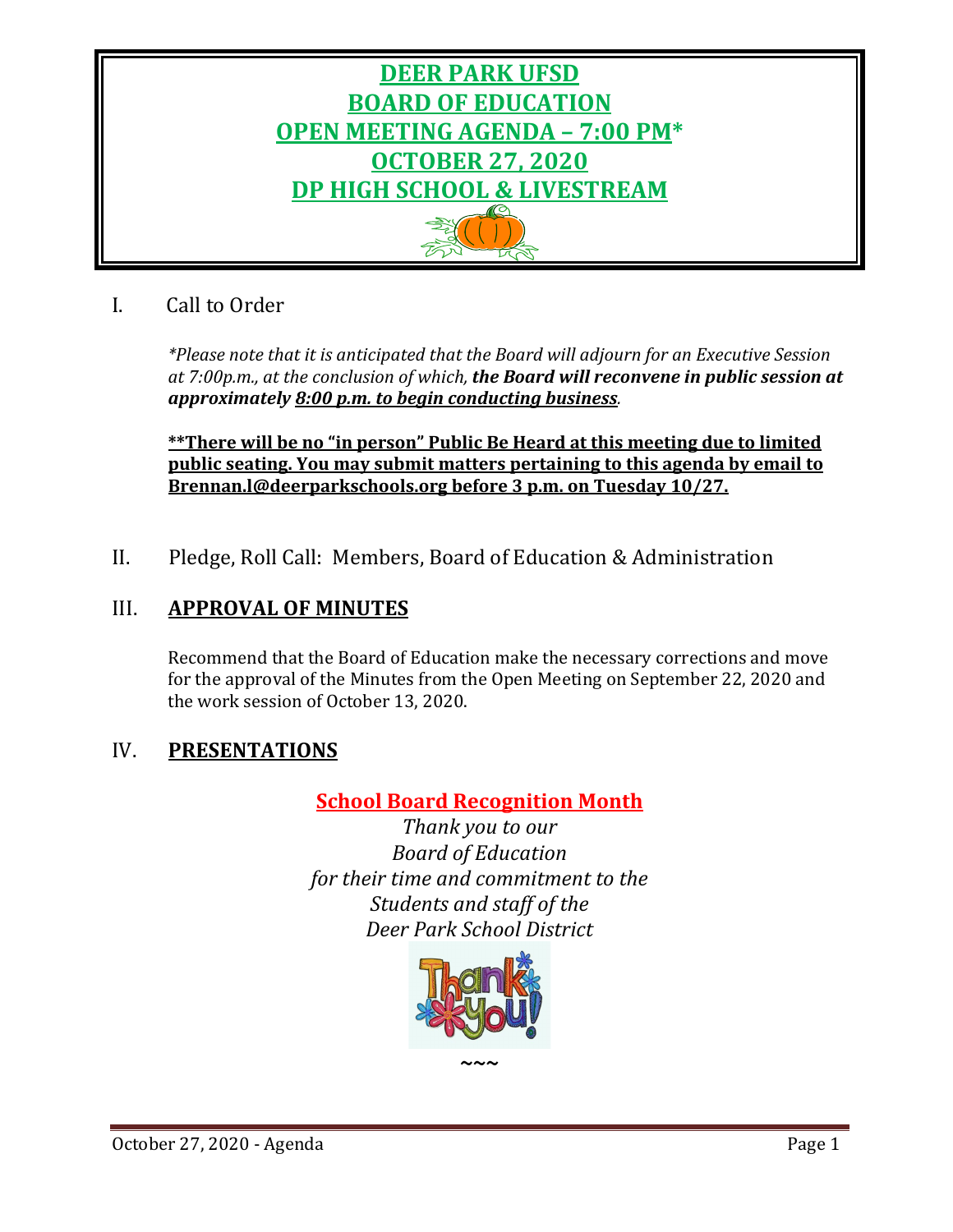# **October Staff Appreciation**

Jay Murphy – District Administrator Technology Bob Woolsey – Director of Facilities Eliana Levey – RF Principal & DPAA President Carla DeVito – RF Teacher & DPTA President Larry Mangan – Print Shop Supervisor & CSEA President Karen Camodeo – Asst. Transportation Supervisor Drusila Bond – Teaching Asst. & TA & Aides President



# V. **NEW BUSINESS**

# **1. TAX LEVY FOR 2020-2021 SCHOOL YEAR**

*Recommend, that the Board of Education approve the following resolution*:

Based on the budget approved by the voters on June 9, 2020 please ask the Board of Education to set the tax levy for the 2020-2021 school year as follows:

| 2020-2021 General Fund Appropriations | \$118,368,080 |
|---------------------------------------|---------------|
| Less estimated receipts for 2019-2020 | 38,396,202    |
| Subtotal for budget                   | 79,971,878    |
| Less fund balance                     | 4,000,000     |
| Less use of reserves                  | 1,450,000     |
| Tax levy for school purposes          | \$74,521,878  |
|                                       |               |

Additionally, at the request of the Deer Park Library Trustees, the Board of Education will establish an additional levy of \$3,092,700 for the operation of the Deer Park Library.

Based on the assessed value for the Deer Park Union Free School District from the Town of Babylon (\$33,921,914), the estimated tax rates for the 2020-2021 school year are as follows (per \$100 of assessed value):

```
School District: $219.69 (1.82% increase)<br>Library: $9.12 ( .79% decrease)
              Library: $ 9.12 ( .79% decrease)
```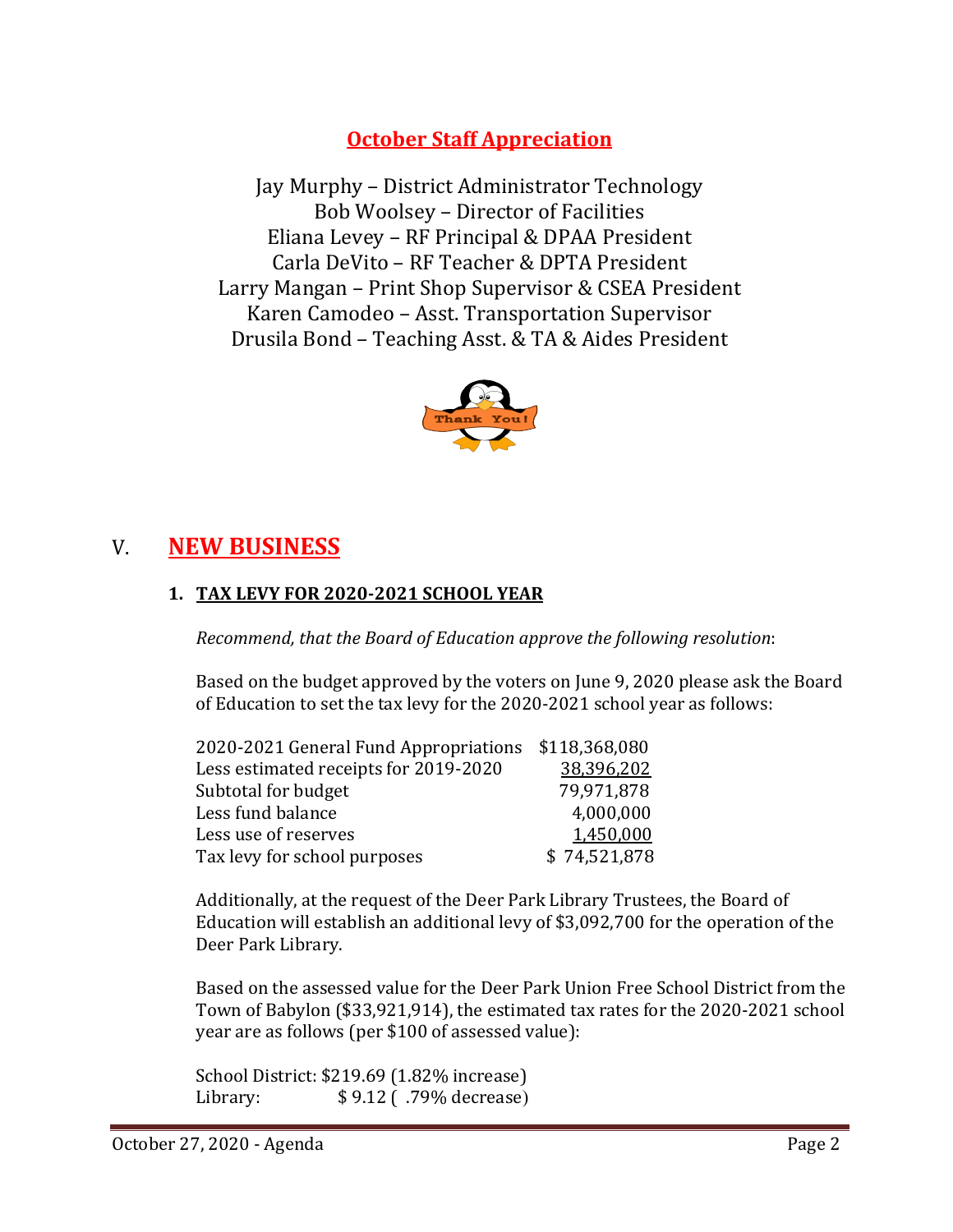## **2. DONATION OF GIFTCARDS FROM THE SEPFC**

*Recommend, that the Board of Education approve the following resolution*:

**RESOLVED,** that the Board of Education accept giftcards in the amount of \$250 from the SEPFC to be used by the students to earn as part of the program in the Life Skills Apartment/Falcon Career Academy.

# VI. **APPROVAL OF SCHEDULES**

*Recommend that the Board of Education approve the following schedules collectively:*

# **NON-INSTRUCTIONAL**

## **SCHEDULE -- CS --CHANGE OF SALARY/ STATUS (Non-Instructional)**

# **Richard Korwan**

Transportation<br>Position: Bus Driver<br>\$26.16/hr Salary/Step: Effective Date $(s)$ :  $10/7/2020$ From Subs Driver to Regular Driver

# **SCHEDULE -- NN --APPOINTMENTS (Non-Instructional)**

# **Linda Abbatello**

Transportation<br>Position: Transportation Aide<br>\$18.12/hr Salary/Step: \$18.12/hr<br>Effective Date(s): 10/20/2020 Effective Date $(s)$ :

# **Nichole Donofrio**

Transportation<br>Position: Transportation Aide<br>\$18.12/hr Salary/Step: Effective Date(s): 10/20/2020

# **Michael Fullam**

John F Kennedy Intermediate School<br>Position: Contingent Chief Cust Contingent Chief Custodian<br>\$77,851.34 Salary/Step:  $$77,851.34$  Step 13 Effective Date(s): 10/5/2020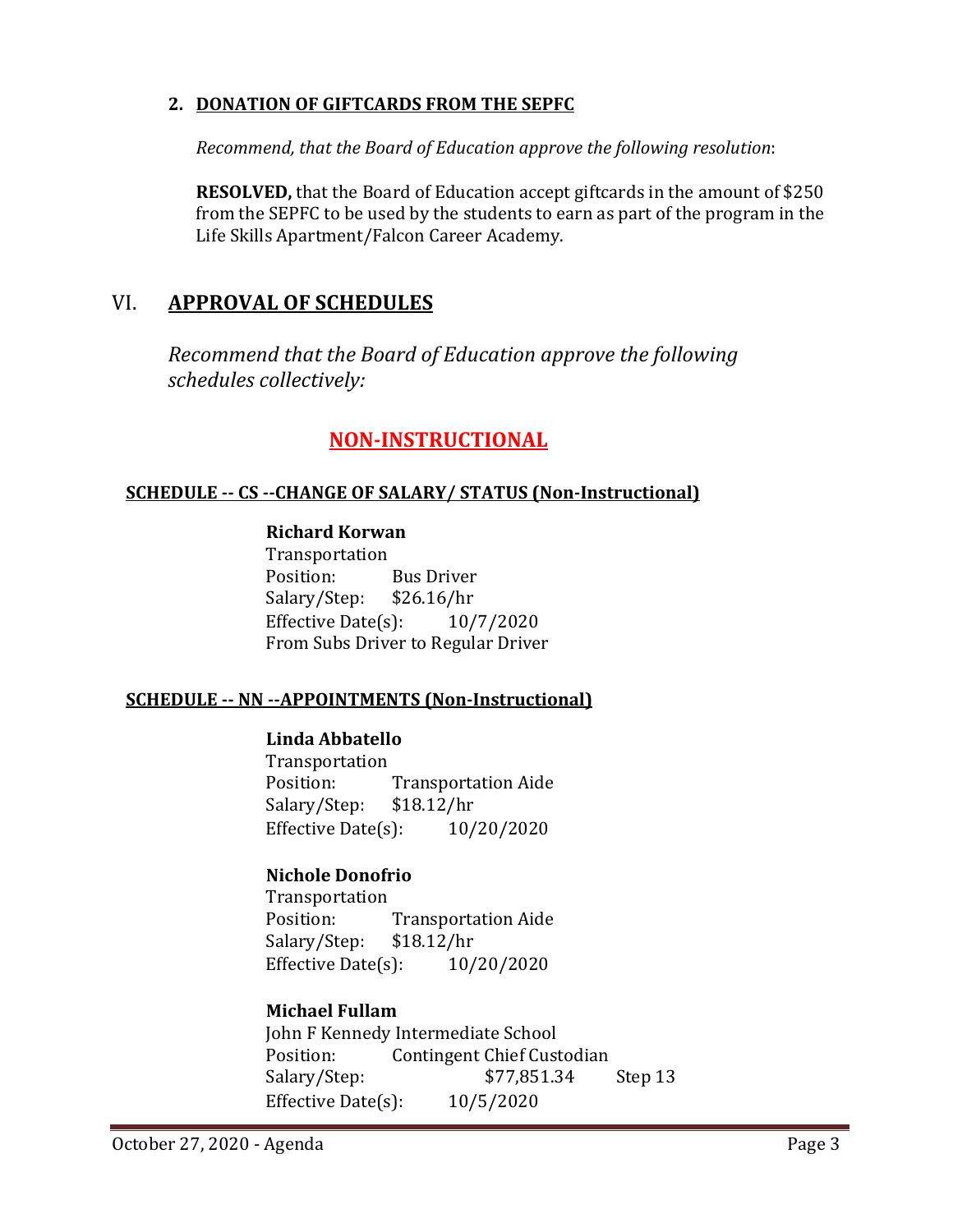Salary prorated at \$57,490.22

# **Matthew Ryan**

Transportation<br>Position: Transportation Aide<br>\$18.12/hr Salary/Step: \$18.12/hr<br>Effective Date(s): 10/20/2020 Effective Date $(s)$ :

**Peter Tortorici**

Memorial<br>Position: Groundsman<br> $$49,819.47$ Salary/Step: \$49,819.47 Step 1 Effective Date(s): 9/22/2020 Salary prorated at \$38,514.28

#### **SCHEDULE -- NNS --REGULAR (PERMANENT) SUBSTITUTES (Non-Instructional)**

#### **Salvatore Shaner**

District Wide Permanent Substitute Custodian<br>\$125/day Salary/Step: Effective Date(s): 10/26/2020

## **SCHEDULE -- OO --RESIGNATIONS / RETIREMENTS / REMOVALS / TERMINATIONS (Non-Instructional)**

#### **George Dennis**

Transportation<br>Position: **Transportation Aide** Salary/Step: Effective Date(s): 9/30/2020 Resignation. No outstanding obligation to the district.

#### **Andrew DiGiacomo**

Deer Park High School Lifeguard Salary/Step: Effective Date $(s)$ : 9/1/2020 Resignation. No outstanding obligation to the district.

# **Thomas Eser**

Robert Frost Middle School<br>Position: Day Custodi Day Custodian Salary/Step: Effective Date(s): 9/25/2020 Resignation. No outstanding obligation to the district.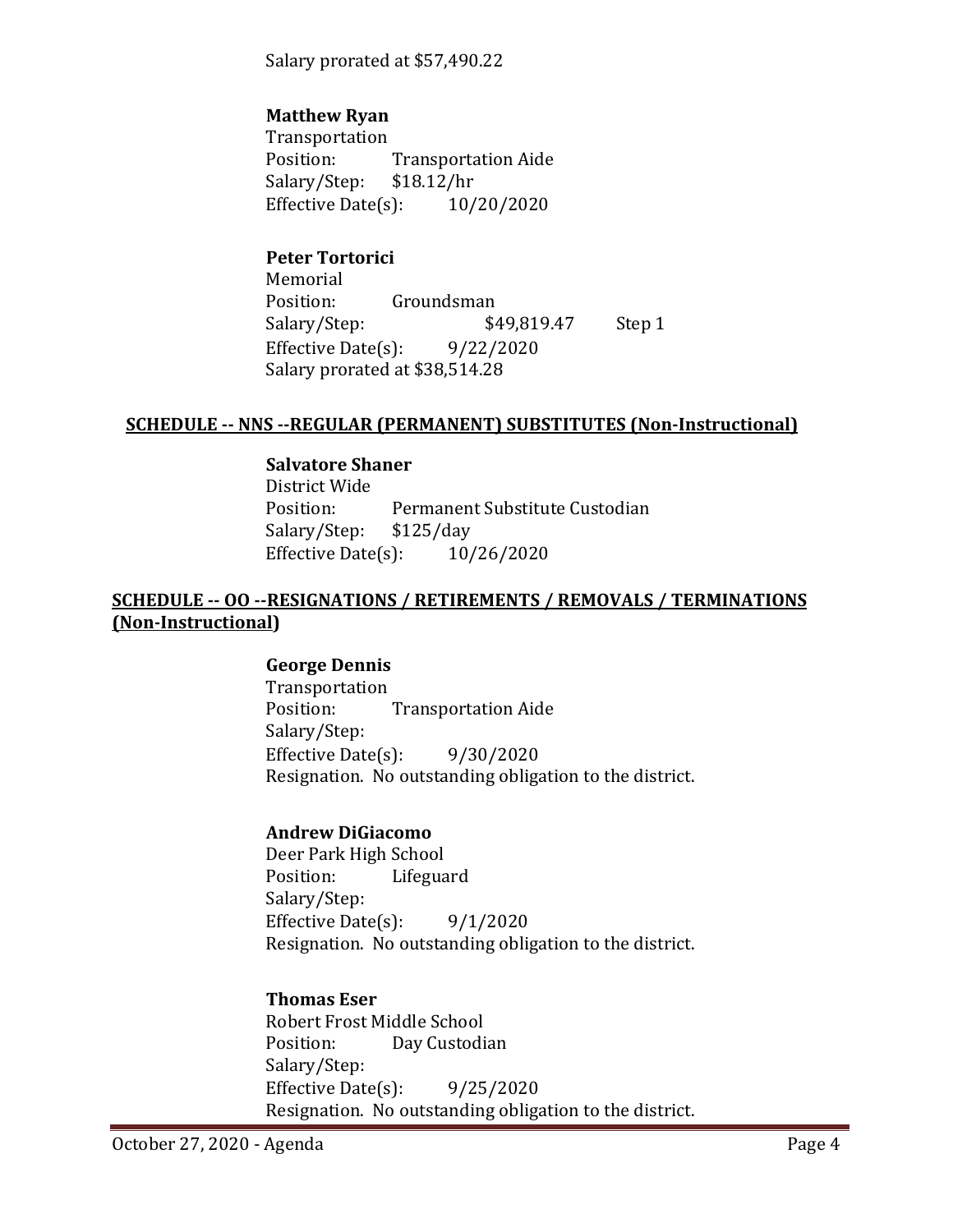## **Kelly Hentze**

Deer Park High School<br>Position: Sr. Life Sr. Lifeguard/Rec Specialist Salary/Step: Effective Date $(s)$ : 9/1/2020 Resignation. No outstanding obligation to the district.

## **Joshua Larcom**

Deer Park High School<br>Position: Lifegua Lifeguard Salary/Step: Effective Date $(s)$ : 9/1/2020 Resignation. No outstanding obligation to the district.

## **Matthew Leichert**

Deer Park High School<br>Position: Sr. Life Sr. Lifeguard/Rec Specialist Salary/Step: Effective Date $(s)$ : 9/1/2020 Resignation. No outstanding obligation to the district.

#### **John Murray**

Deer Park High School<br>Position: Lifegua Lifeguard Salary/Step: Effective Date $(s)$ : 9/1/2020 Resignation. No outstanding obligation to the district.

# **Jeanette Nenejian**

District Wide Substitute Non-Instructional Aide Salary/Step: Effective Date(s): 9/1/2020 Termination/Removal (did not respond to continuing employment letter). No outstanding obligation to the district.

# **Marion O'Brien**

Memorial<br>Position: Office Assistant Salary/Step: Effective Date(s): 12/31/2020 CHANGE of RETIREMENT DATE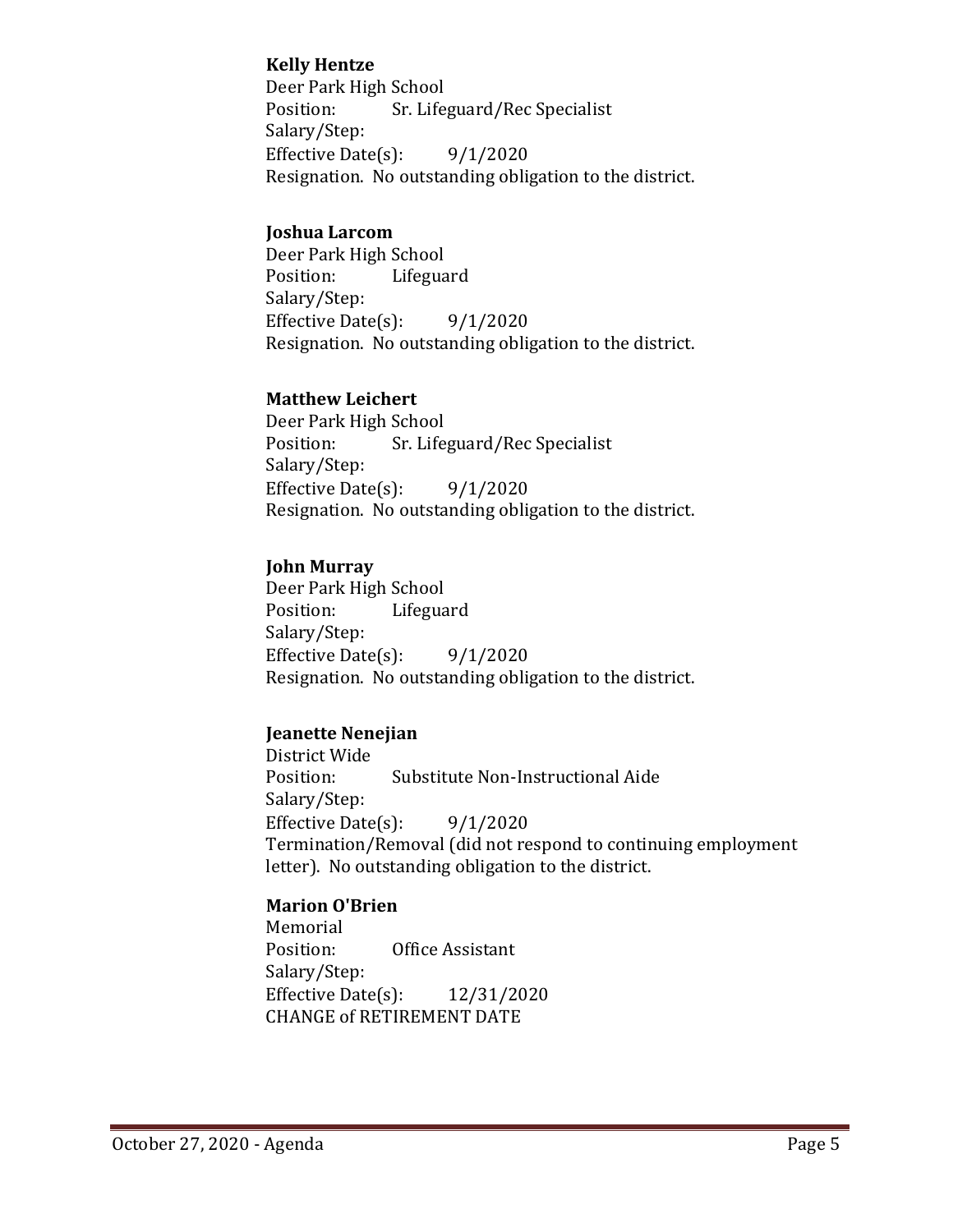# **Stephanie Singh**

Deer Park High School<br>Position: Sr. Life Sr. Lifeguard/Rec Specialist Salary/Step: Effective Date(s):  $9/1/2020$ Resignation. No outstanding obligation to the district.

# **Cory Smith**

District Wide Substitute Non-Instructional Aide Salary/Step: Effective Date $(s)$ : 9/1/2020 Termination/Removal (did not respond to continuing employment letter). No outstanding obligation to the district.

## **Lawrence Tronolone**

Robert Frost Middle School Night Custodian Salary/Step: Effective Date(s): 1/15/2021 Resignation for the purpose of RETIREMENT.

# **SCHEDULE -- QQ --LEAVES OF ABSENCE (Non-Instructional)**

#### **Samuel Algarin**

Robert Frost Middle School<br>Position: Chief Custoc **Chief Custodian** Salary/Step:<br>Effective Date(s): Effective Date(s): 10/17/2020 - 12/15/2020 Extension of Paid Medical LOA

# **Donald Buhrmeister**

Transportation **Transportation Aide** Salary/Step:<br>Effective Date(s): Effective Date(s): 9/18/2020 - 10/30/2020 9/18/20-10/6/20 Paid Medical LOA (WC) 10/7/20-10/30/20 Unpaid Medical LOA (WC)

# **Takema Dukes**

Transportation **Bus Driver** Salary/Step:<br>Effective Date(s): Effective Date(s): 10/1/2020 - 6/30/2021 INTERMITTENT LOA (FMLA)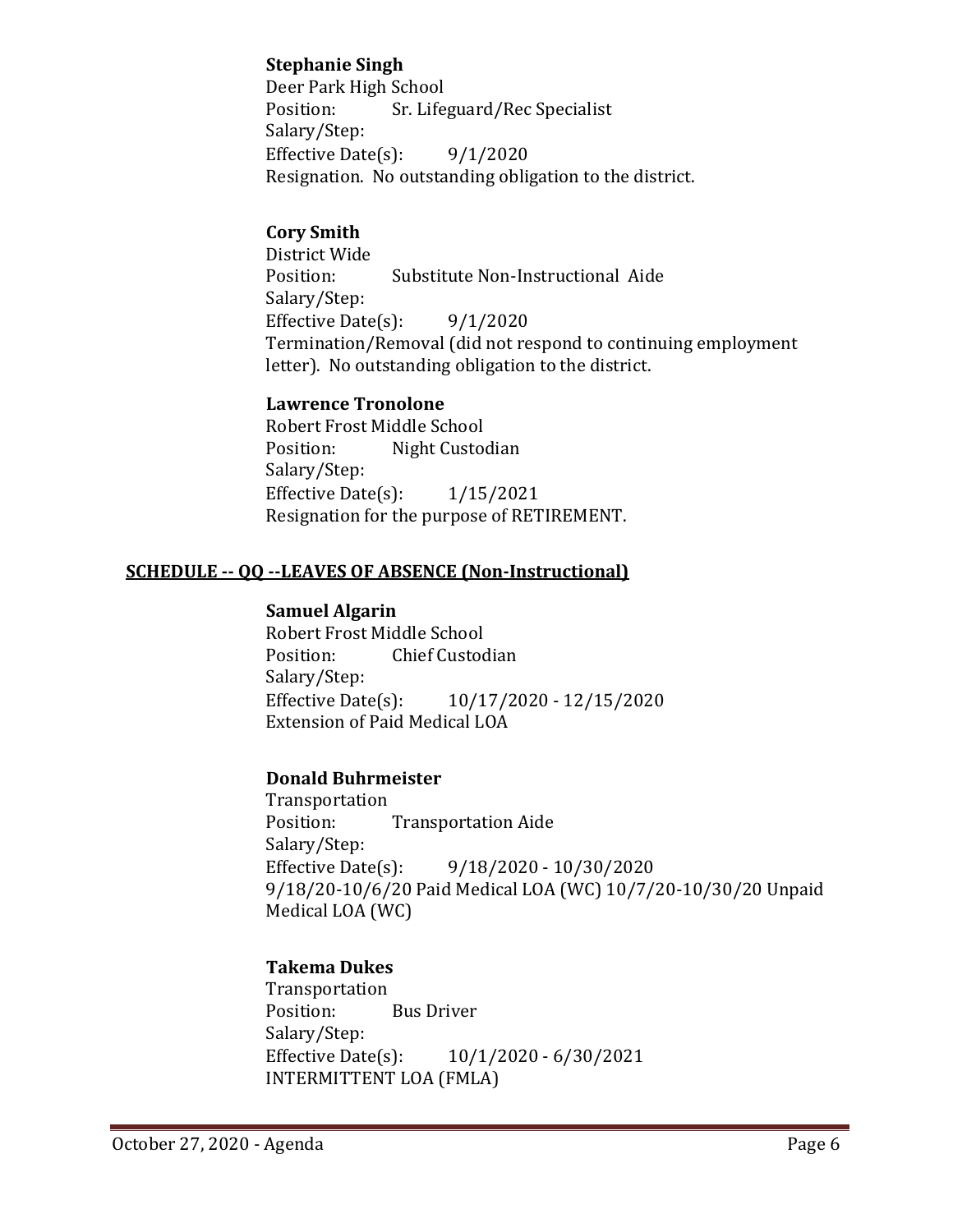## **Michael Fullam**

John F Kennedy Intermediate School<br>Position: Day Custodian Day Custodian Salary/Step:<br>Effective Date(s): Effective Date(s): 10/5/2020 - 6/30/2021 Leave of Absence in order to accept the Contingent Chief Custodian position at JFK

## **Anne Gisbert**

Transportation<br>Position: **Transportation Aide** Salary/Step:<br>Effective Date(s): Effective Date(s): 9/9/2020 - 10/22/2020 9/9/20-9/25/20 Paid Medical LOA (WC) 9/26/20-10/22-20 Unpaid Medical (WC)

#### **Danielle Kerr**

John F Kennedy Intermediate School<br>Position: Non-Instructional Aid Non-Instructional Aide Salary/Step:<br>Effective Date(s): Effective Date(s): 9/14/2020 - 11/10/2020 CHANGE to: 9/14/20-10/6/20 Paid Medical LOA (WC) (4 days/week) 10/7/20-11/10/20 Unpaid Medical LOA (WC)

## **Denise Piccininni**

Transportation<br>Position: **Transportation Aide** Salary/Step:<br>Effective Date(s): Effective Date(s): 10/5/2020 - 10/14/2020 Paid Medical LOA (FMLA)

# **Domenica Tchinnis**

Deer Park High School<br>Position: Office A Office Assistant Salary/Step:<br>Effective Date(s):  $9/1/2020 - 6/30/2021$ INTERMITTENT LOA (FMLA)

#### **SCHEDULE -- TRN --TRANSFERS (Non-Instructional)**

#### **Robert Behrens**

Robert Frost Middle School<br>Position: Chief Custoc Position: Chief Custodian<br>Salary/Step: \$82, \$82,343 Step 13 Effective Date(s): 10/5/2020 Salary prorated at \$60,807.49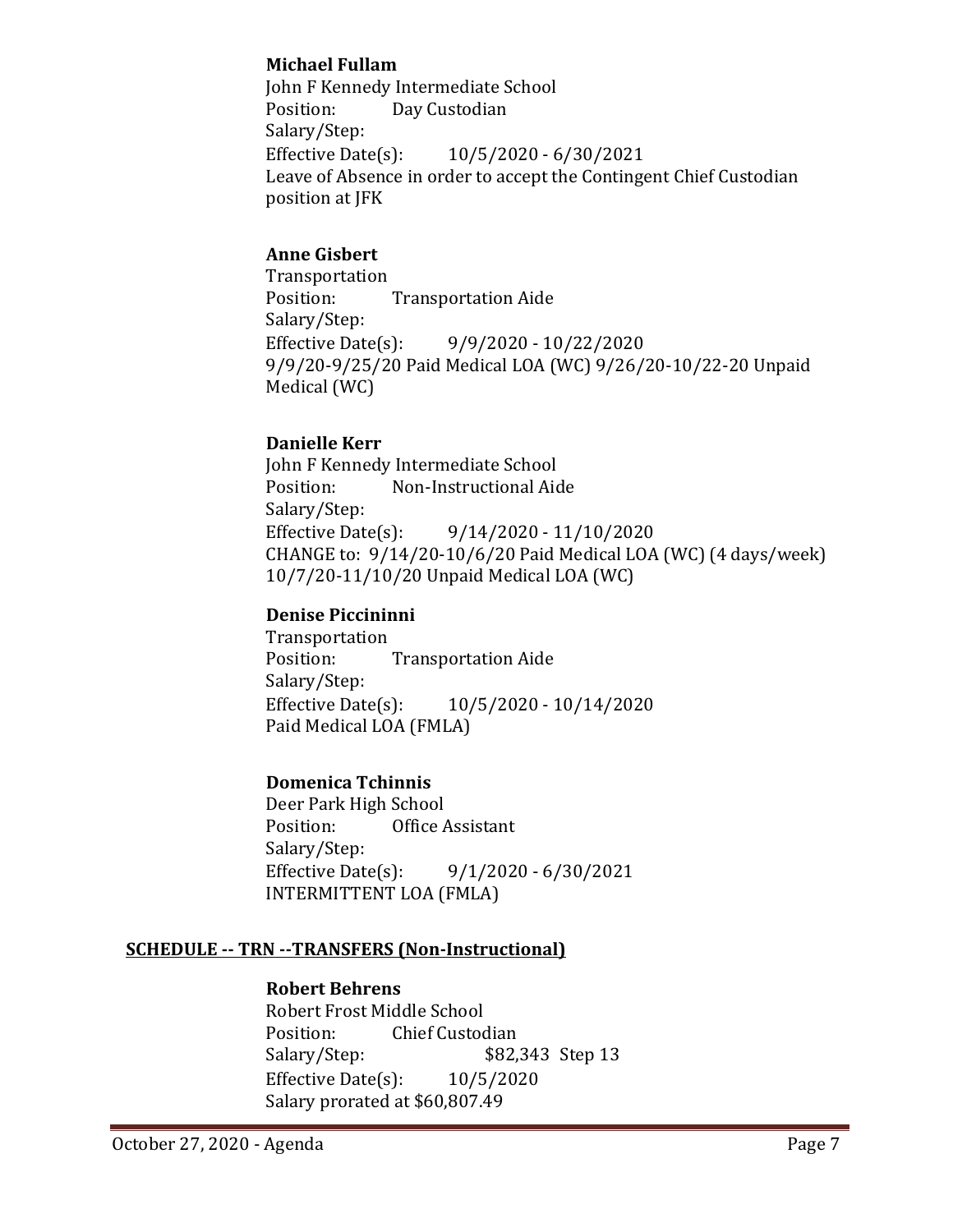# **INSTRUCTIONAL**

#### **SCHEDULE -- CSS --CHANGE OF STATUS / SALARY (Instructional)**

#### **Nicholas Gregory**

Robert Frost Middle School .8 Permanent Substitute Teacher<br>\$175/day Salary/Step: \$1<br>Effective Date(s): Effective Date(s): 11/6/2020 - 12/11/2020 Salary prorated at \$140/day (Kalinowski)

## **Nicholas Gregory**

Deer Park High School<br>Position: 7 Perm .7 Permanent Substitute Teacher<br>\$125/day Salary/Step: \$1<br>Effective Date(s): Effective Date(s): 12/12/2020 - 6/30/2021 Salary prorated at \$87.50/day

#### **Alan Higuera**

Deer Park High School Permanent Substitute Teacher<br>\$175/day Salary/Step: \$1<br>Effective Date(s): Effective Date(s): 10/13/2020 - 6/30/2021

#### **Alessandra Johntry**

Robert Frost Middle School<br>Position: Permanent! Permanent Substitute Teacher<br>\$175/day Salary/Step: \$1<br>Effective Date(s): Effective Date(s): 9/1/2020 - 1/22/2021 (Kalinowski & Locascio)

#### **Alessandra Johntry**

Robert Frost Middle School<br>Position: Permanent ! Permanent Substitute Teacher<br>\$125/day Salary/Step: \$12!<br>Effective Date(s): Effective Date(s): 1/23/2021 - 6/30/2021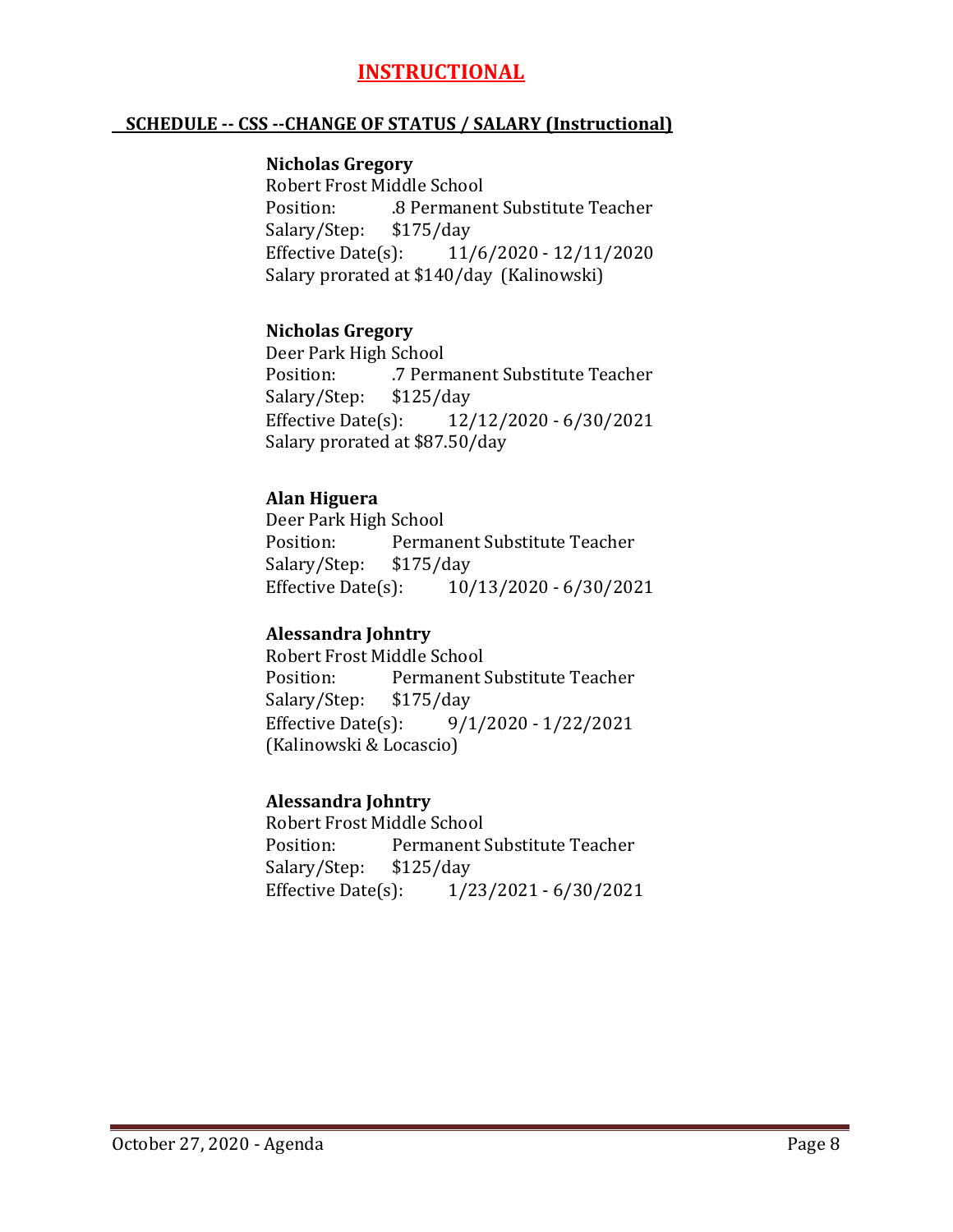## **SCHEDULE -- LR --LONG TERM SUBSTITUTE / LEAVE REPLACEMENT (LR) APPOINTMENTS (Instructional)**

#### **Janette Milian**

Robert Frost Middle School Leave Replacement French Teacher<br>\$62,918 Salary/Step: Effective Date(s): 10/31/2020 - 1/22/2021 (Gallipoli) Salary prorated at \$15,100.32

#### **Brittni Ricci**

Robert Frost Middle School<br>Position: Leave Repla Position: Leave Replacement Math Teacher<br>Salary/Step: \$62,918 MA/Step 1 \$62,918 MA/Step 1 Effective Date(s): 9/1/2020 - 6/30/2021 (Mascolo)

#### **SCHEDULE -- N --PROBATIONARY TEACHER (Instructional) \***

#### **Zachary King**

John F Kennedy Intermediate School Position: Probationary Elementary Teacher Salary/Step:<br>Effective Date(s): Effective Date(s): 9/1/2020 - 8/31/2023 CHANGE OF PROBATIONARY END DATE DUE TO PRIOR TENURE

#### **Ashley Varney**

John Quincy Adams School Probationary Elementary Teacher Salary/Step: Effective Date(s): 9/1/2017 - 1/31/2022 CHANGE OF TENURE DATE TO FEBRUARY 1, 2022 (DUE TO LOA)

\*Except to the extent required by the applicable provisions of Education Law 2509, 2573, 3212 and 3014, in order to be granted tenure the classroom teacher or building administrator shall have received composite or overall annual professional performance review ratings pursuant to Education Law 3012-c and/or 3012-d of either effective or highly effective in at least three (3) of the four (4) preceding years and if the classroom teacher or administrator receives an ineffective composite or overall rating in the final year of the probationary period he or she shall not be eligible for tenure at that time.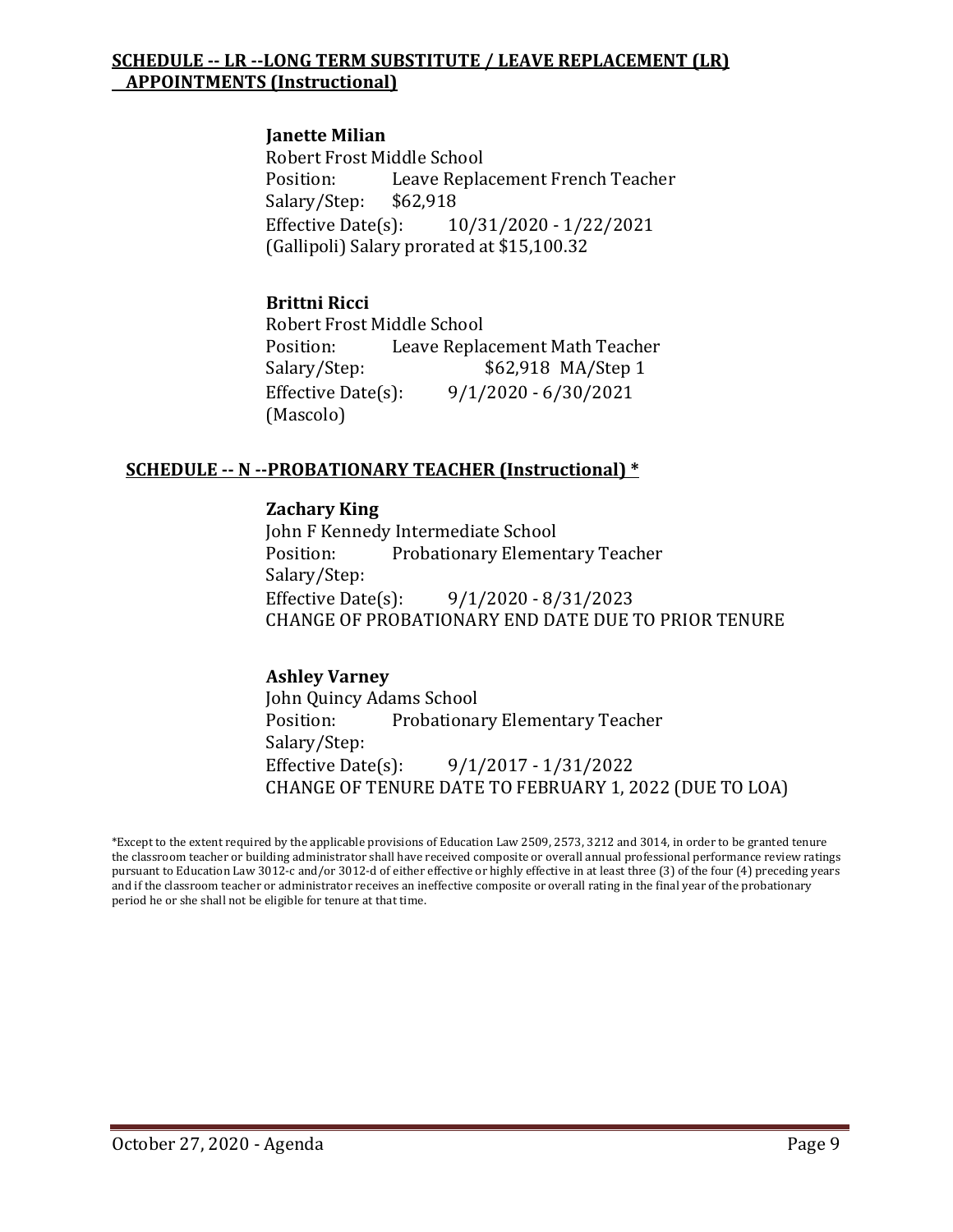#### **SCHEDULE -- NS --PERMANENT SUBSTITUTES (Instructional)**

#### **Sarah Fell**

John F Kennedy Intermediate School<br>Position: Permanent Substitute Permanent Substitute Teacher<br>\$125/day Salary/Step: \$1<br>Effective Date(s): Effective Date(s): 10/5/2020 - 6/30/2021

## **Adriana Monge**

May Moore School<br>Position: Per Permanent Substitute Teacher<br>\$125/day Salary/Step: \$12<br>Effective Date(s): Effective Date(s): 10/13/2020 - 6/30/2021

## **SCHEDULE -- O --RESIGNATIONS / RETIREMENTS / REMOVALS / TERMINATIONS (Instructional)**

#### **Haijin Cho-Brellis**

Robert Frost Middle School<br>Position: Permanent! Permanent Substitute Teacher Salary/Step: Effective Date(s): 9/21/2020 Resignation. No outstanding obligation to the district.

#### **Lynn Gustie**

May Moore School<br>Position: EN **ENL Teacher** Salary/Step: Effective Date(s): 11/19/2020 MM/JFK Resignation. No outstanding obligation to the district.

#### **Julia Kolanovic**

Robert Frost Middle School Permanent Substitute Teacher Salary/Step: Effective Date $(s)$ : 9/1/2020 Resignation. No outstanding obligation to the district.

#### **Brittni Ricci**

Robert Frost Middle School<br>Position: Permanent ! Permanent Substitute Teacher Salary/Step: Effective Date(s): 9/30/2020 Resignation as a Permanent Substitute in order to accept Leave Replacement position (Mascolo)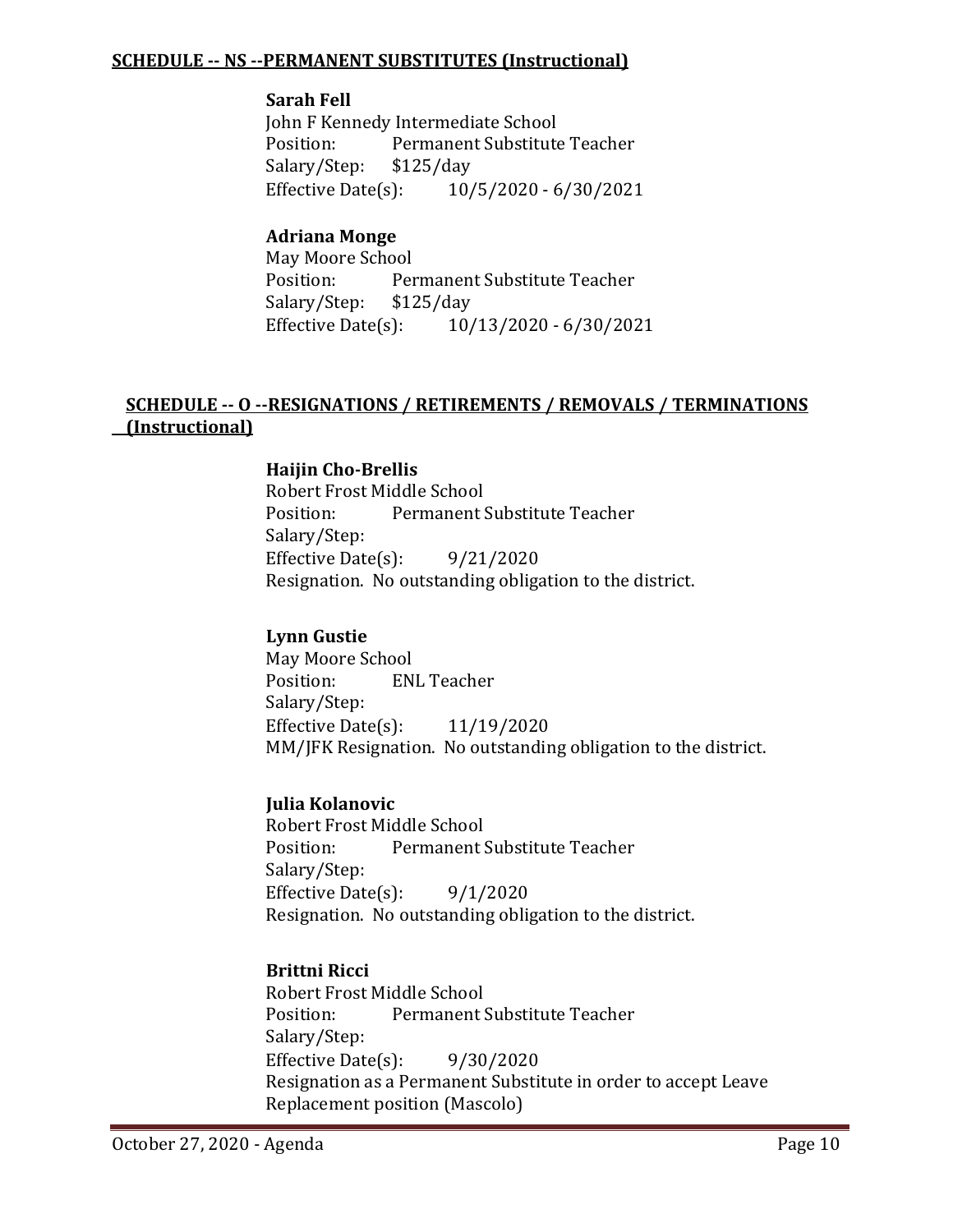#### **SCHEDULE -- Q --LEAVES OF ABSENCE (Instructional)**

#### **Kimberly Gallipoli**

Robert Frost Middle School<br>Position: French Teac French Teacher Salary/Step:<br>Effective Date(s): Effective Date(s): 10/3/2020 - 1/22/2021 10/3/20-10/30/20 Maternity LOA (FMLA) 10/31/20-1/22/11 Unpaid Child Rearing LOA

## **Lauren Kalinowski**

Robert Frost Middle School<br>Position: Math Teach Math Teacher Salary/Step:<br>Effective Date(s): Effective Date(s): 10/21/2020 - 12/11/2020 CHANGE of DATES for Paid Maternity LOA (FMLA)

## **Margo Kilkelly**

Robert Frost Middle School<br>Position: Teaching As **Teaching Assistant** Salary/Step:<br>Effective Date(s):  $9/22/2020 - 11/6/2020$ 9/22/20-10/21/20 Paid LOA (FMLA) 10/22/20-11/6/20 Unpaid LOA (FMLA)

#### **Kevin Marner**

Deer Park High School<br>Position: Physica Physical Education Teacher Salary/Step:<br>Effective Date(s):  $9/26/2020 - 10/2/2020$ Extension of Paid Medical LOA (FMLA)

#### **SCHEDULE -- TR --TRANSFERS (Instructional)**

#### **Darlene Piazza**

John F Kennedy Intermediate School<br>Position: Teaching Assistant **Teaching Assistant** Salary/Step: Effective Date(s): 10/5/2020 Transfer from MM to JFK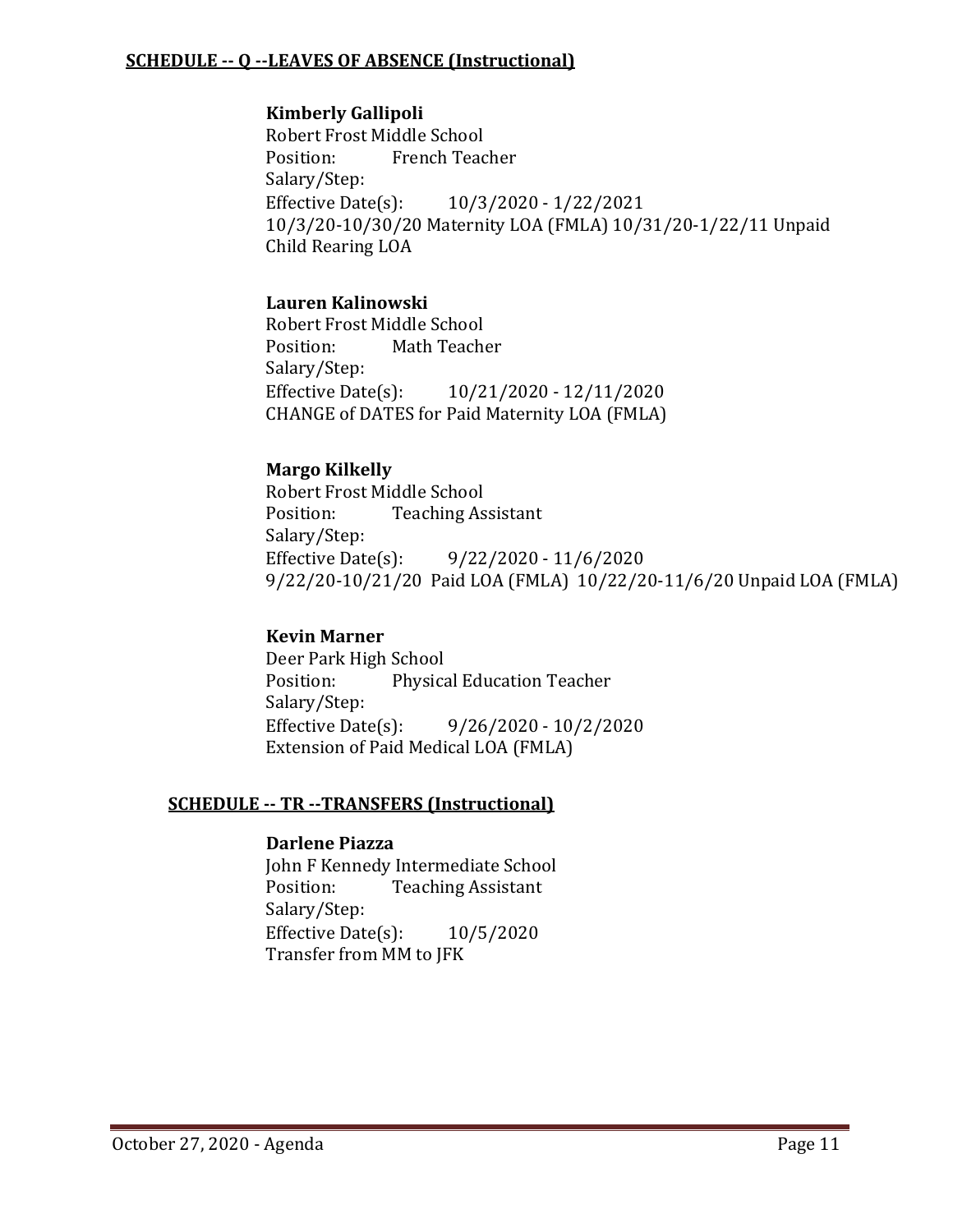#### **SCHEDULE -- TTPA --TEMPORARY ASSIGNMENT (Instructional)**

## **Laura Abbey**

Deer Park High School<br>Position: Cheerle Position: Cheerleading Varsity Head Coach<br>Salary/Step: \$4,870.44 9 Unit 9 Units/Step 2 Effective Date(s): 1/4/2021 - 2/27/2021

## **Laura Abbey**

Deer Park High School<br>Position: Varsity Position: Varsity Head Cheerleading Coach<br>Salary/Step: \$4,329.28 8 Uni Salary/Step: \$4,329.28 8 Units/Step 2<br>Effective Date(s): 3/1/2021 - 5/1/2021  $3/1/2021 - 5/1/2021$ 

#### **Scott Abrams**

Deer Park High School<br>Position: Musica Position: Musical Conductor<br>Salary/Step: \$3,972.19 5.66 Units/Step  $5+$ Effective Date(s): 9/1/2020 - 6/30/2021

# **Scott Abrams**

Deer Park High School Position: Resident Lighting Technician<br>Salary/Step: \$2,807.20 4 Salary/Step: \$2,807.20 4 Units/Step 5+<br>Effective Date(s): 9/1/2020 - 6/30/2021 Effective Date(s): 9/1/2020 - 6/30/2021

# **Cindy Adriaennsens**

Robert Frost Middle School<br>Position: Fashion Clul Position: Fashion Club<br>Salary/Step: \$2,105.40 3 Units/Step 5+ Effective Date(s): 9/1/2020 - 6/30/2021

# **Joseph Alo**

Deer Park High School<br>Position: Mock T Position: Mock Trial<br>Salary/Step: \$1,623.48 3 Units/Step 2 Effective Date(s): 9/1/2020 - 6/30/2021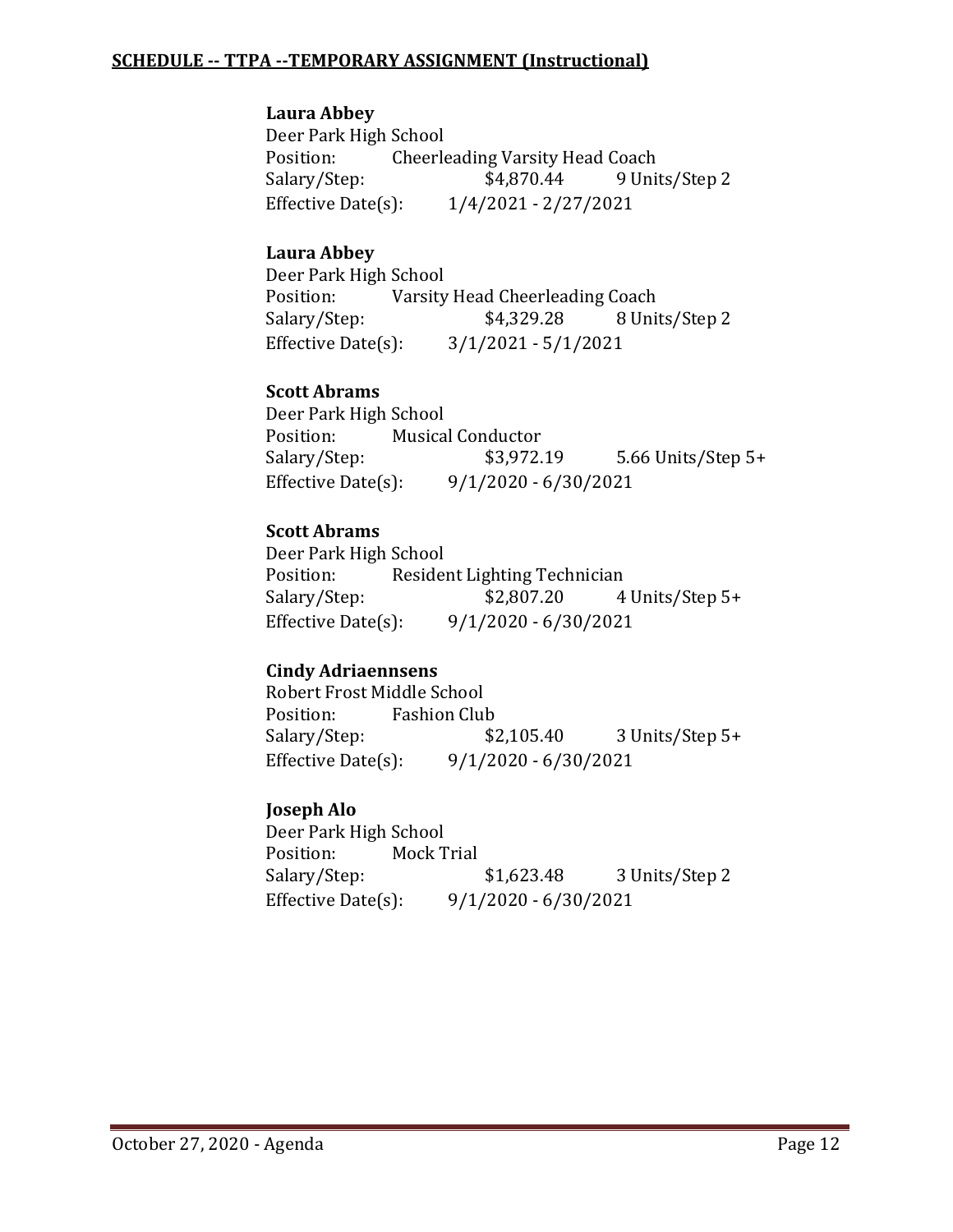# **Robert Appel**

Deer Park High School<br>Position: **IV Assi** Position: JV Assistant Football Coach<br>Salary/Step: \$4,870.44 9 Units/Step 3 Effective Date(s): 3/1/2021 - 5/1/2021

# **Ryan Argenziano**

Deer Park High School<br>Position: Varsity Position: Varsity Head Boys Soccer Coach<br>Salary/Step: \$7,719.80 11 U 11 Units/Step 5+ Effective Date(s): 3/1/2021 - 5/1/2021

## **Kathryn Attard**

Deer Park High School Position: Chamber Ensemble - Orchestra<br>Salary/Step: \$3,509.00 5 U 5 Units/Step 5+ Effective Date(s): 9/1/2020 - 6/30/2021

## **Kevin Auer**

Robert Frost Middle School<br>Position: Social Studie Position: Social Studies Club<br>Salary/Step: \$1,403.60 2 Units/Step 5+ Effective Date(s): 9/1/2020 - 6/30/2021

# **Richard Biancaniello**

Deer Park High School<br>Position: Varsity Position: Varsity Assistant Football Coach<br>Salary/Step: \$7,368.90 10.5 10.5 Units/Step  $5+$ Effective Date(s): 3/1/2021 - 5/1/2021

#### **Denise Black**

Robert Frost Middle School<br>Position: Homework Position: Homework Club<br>Salary/Step: \$4,210.80  $6$  Units/Step 5+ Effective Date(s): 9/1/2020 - 6/30/2021

#### **Daniel Bowker**

Deer Park High School<br>Position: Varsity Position: Varsity Head Football Coach<br>Salary/Step: \$10,176.10 Salary/Step: \$10,176.10 14.5 Units/Step 5+<br>Effective Date(s): 3/1/2021 - 5/1/2021  $3/1/2021 - 5/1/2021$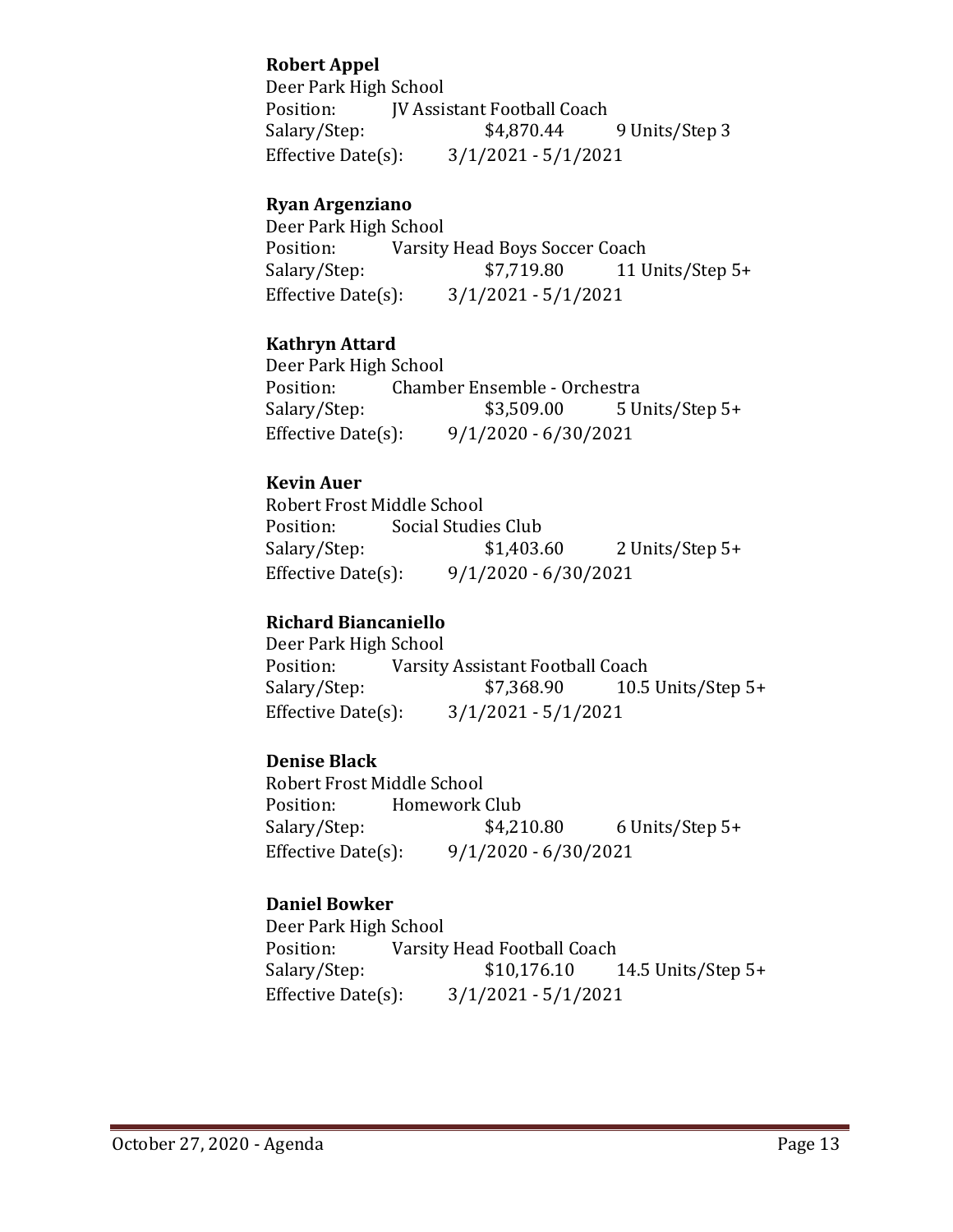# **Thomas Brouillard**

Deer Park High School<br>Position: Boys W Position: Boys Winter Track Varsity Head Coach<br>Salary/Step: \$7,368.90 10.5 Units/ 10.5 Units/Step  $5+$ Effective Date(s): 1/4/2021 - 2/27/2021

## **Thomas Brouillard**

Deer Park High School<br>Position: Varsity Position: Varsity Head Boys Cross Country Coach<br>Salary/Step: \$6,316.20 9 Units/Step 9 Units/Step 5+ Effective Date(s): 3/1/2021 - 5/1/2021

## **Melissa Cangelosi**

Robert Frost Middle School<br>Position: Yearbook Position:<br>Salary/Step: Salary/Step: \$2,807.20 4 Units/Step 5+<br>Effective Date(s): 9/1/2020 - 6/30/2021  $9/1/2020 - 6/30/2021$ 

## **Melissa Cangelosi**

Robert Frost Middle School<br>Position: Variety Shov Variety Show Director<br>\$2,105.40 Salary/Step: \$2,105.40 3 Units/Step 5+ Effective Date(s): 9/1/2020 - 6/30/2021

#### **Michelle Cangelosi**

John Quincy Adams School Teacher Mentor<br>\$1,200/yr Salary/Step: \$1<br>Effective Date(s):  $9/1/2020 - 6/30/2021$ 

#### **Bianca Cannizzaro**

Deer Park High School Position: Best Buddies Club<br>Salary/Step: \$541.1 \$541.16 1 Unit/Step 2 Effective Date(s): 9/1/2020 - 6/30/2021

#### **Scott Carney**

Deer Park High School Position: Literary Magazine<br>Salary/Step: \$2,105.40 Salary/Step: \$2,105.40 3 Units/Step 5+<br>Effective Date(s): 9/1/2020 - 6/30/2021  $9/1/2020 - 6/30/2021$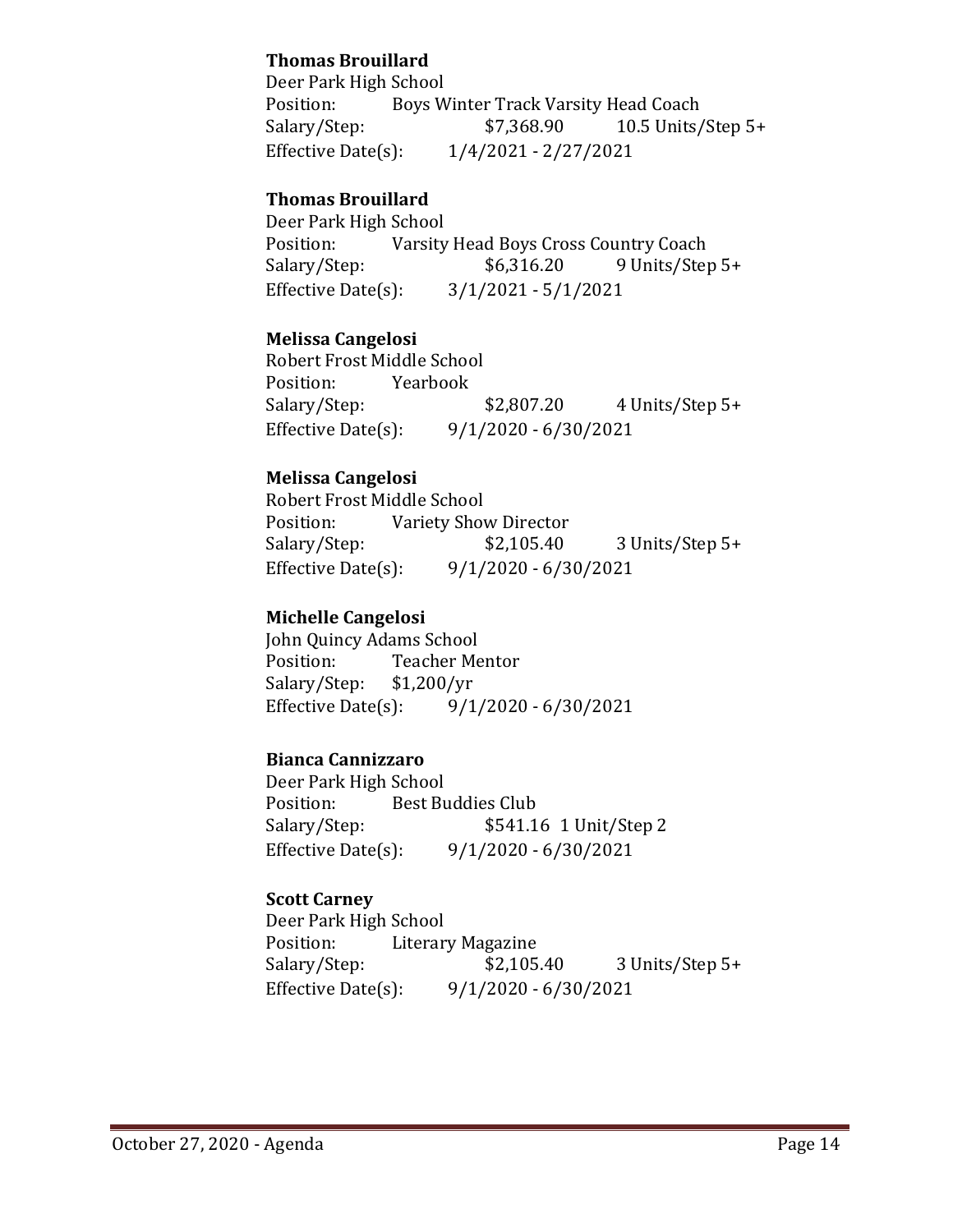## **Marissa Caruso**

Deer Park High School<br>Position: [unior 0 Position: Junior Class Advisor<br>Salary/Step: \$2,435.22 4.5 Units/Step 3 Effective Date(s): 9/1/2020 - 6/30/2021

## **Jeffrey Cifelli**

Robert Frost Middle School<br>Position: 7/8 Gr Wres Position: 7/8 Gr Wrestling Head Coach<br>Salary/Step: \$3,788.12 7 7 Units/Step 3 Effective Date(s): 2/8/2021 - 3/20/2021

## **Anthony Cinquemani**

Deer Park High School<br>Position: Virtual Virtual Odysseyware Teacher<br>\$50.73/hr Salary/Step: \$5<br>Effective Date(s):  $9/1/2020 - 6/30/2021$ 

## **Kevin Cogan**

Robert Frost Middle School<br>Position: 7/8 Gr Boys Position: 7/8 Gr Boys Basketball Head Coach<br>Salary/Step: \$4,912.60 7 Units 7 Units/Step 5+ Effective Date(s): 1/4/2021 - 2/6/2021

# **Kevin Cogan**

Robert Frost Middle School<br>Position: 7/8 Gr Girls Position: 7/8 Gr Girls Head Basketball Coach<br>Salary/Step: \$4,912.60 7 Units, 7 Units/Step 5+ Effective Date(s): 2/8/2021 - 3/20/2021

# **Kevin Cogan**

Robert Frost Middle School<br>Position: 7/8 Gr Head Position: 7/8 Gr Head Boys Soccer Coach<br>Salary/Step: \$4,912.60 7 U 7 Units/Step 5+ Effective Date(s): 3/22/2021 - 5/8/2021

# **Josephine Conway**

Deer Park High School<br>Position: World Position: World Language Honor Society<br>Salary/Step: \$1,403.60 2 U Salary/Step: \$1,403.60 2 Units/Step 5+<br>Effective Date(s): 9/1/2020 - 6/30/2021  $9/1/2020 - 6/30/2021$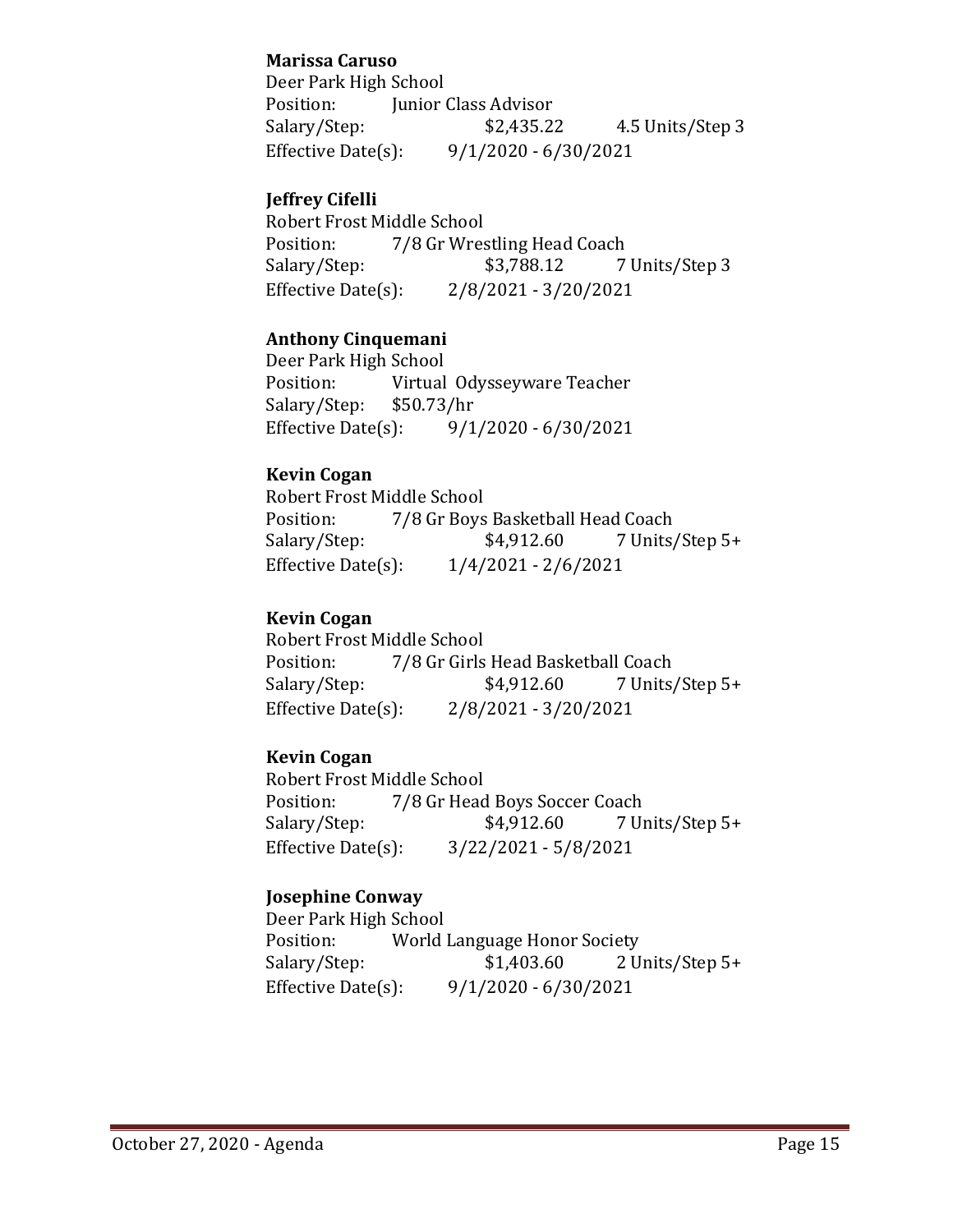## **Josephine Conway**

Deer Park High School<br>Position: Interna Position: International Culture Club<br>Salary/Step: \$1,052.70 1.5 Units/Step  $5+$ Effective Date(s): 9/1/2020 - 6/30/2021

#### **Seth Cook**

Deer Park High School<br>Position: Wrestli Position: Wrestling JV Head Coach<br>Salary/Step: \$5,965.30 8.5 Units/Step 5+ Effective Date(s): 1/4/2021 - 2/27/2021

## **Christine Curran**

Robert Frost Middle School<br>Position: Student Cou Position: Student Council Advisors<br>Salary/Step: \$2,105.40 Salary/Step: \$2,105.40 3 Units/Step 5<br>Effective Date(s): 9/1/2020 - 6/30/2021 Effective Date(s): 9/1/2020 - 6/30/2021

## **Michelle D'Auria**

John F Kennedy Intermediate School<br>Position: Teacher Mentor Teacher Mentor<br>\$1,200/yr Salary/Step: \$1,<br>Effective Date(s):  $9/1/2020 - 6/30/2021$ 

#### **Sara DiCandia**

Deer Park High School Position: Math Honor Society<br>Salary/Step: \$811.74 \$811.74 1.5 Units/Step 3 Effective Date(s): 9/1/2020 - 6/30/2021

#### **Sara DiCandia**

Deer Park High School Position: Junior Class Advisor<br>Salary/Step: \$2,435.22 4.5 Units/Step 3 Effective Date(s): 9/1/2020 - 6/30/2021

# **Dylan Duprez**

Deer Park High School<br>Position: Science Position: Science Honor Society<br>Salary/Step: \$811.74 1. Salary/Step: \$811.74 1.5 Units/Step 3<br>Effective Date(s): 9/1/2020 - 6/30/2021  $9/1/2020 - 6/30/2021$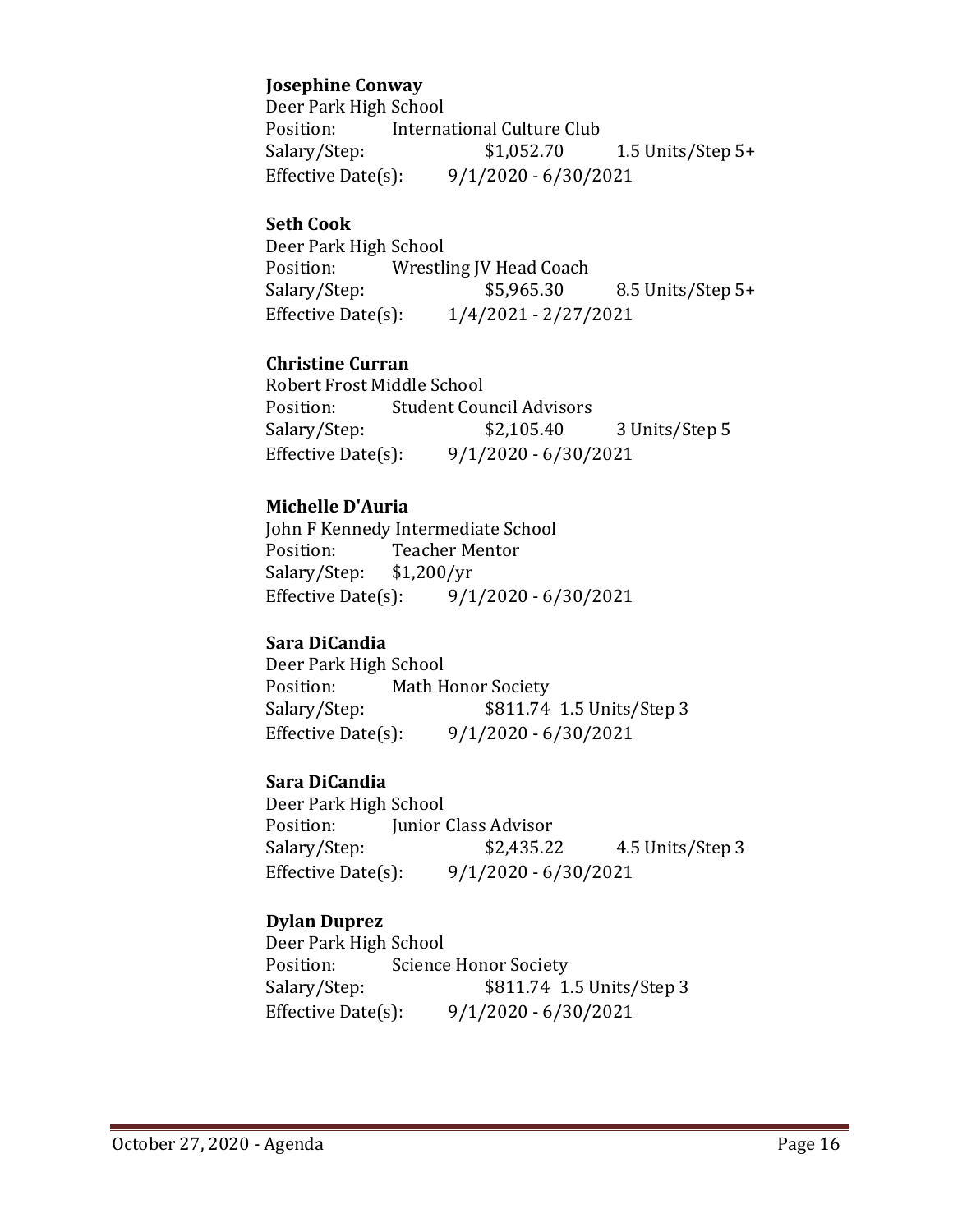## **Kimberly Essig**

John F Kennedy Intermediate School<br>Position: Teacher Mentor Teacher Mentor<br>\$1,200/yr Salary/Step: Effective Date(s): 9/1/2020 - 6/30/2021

## **Andrea Farina**

Deer Park High School<br>Position: Enviro Position: Environmental Club<br>Salary/Step: \$1,623.48 Salary/Step: \$1,623.48 3 Units/Step 2<br>Effective Date(s): 9/1/2020 - 6/30/2021  $9/1/2020 - 6/30/2021$ 

## **Andrea Farina**

Deer Park High School<br>Position: Freshm Position: Freshman Class Advisor<br>Salary/Step: \$1,623.48 3 Units/Step 2 Effective Date(s): 9/1/2020 - 6/30/2021

## **Dawn Ferro**

Robert Frost Middle School<br>Position: Science & Er Position: Science & Environmental Club<br>Salary/Step: \$1,403.60 21 2 Units/Step 5+ Effective Date(s): 9/1/2020 - 6/30/2021

#### **Mario Fiore**

Deer Park High School<br>Position: Boys W Position: Boys Winter Track Varsity Assistant Coach<br>Salary/Step: \$5,614.40 8 Units/Step 5+ 8 Units/Step 5+ Effective Date(s): 1/4/2021 - 2/27/2021

# **Aleisha Forbes**

Deer Park High School<br>Position: Black S Position: Black Student Union<br>Salary/Step: \$1,352.90 Salary/Step: \$1,352.90 2.5 Units/Step 1<br>Effective Date(s): 9/1/2020 - 6/30/2021  $9/1/2020 - 6/30/2021$ 

# **Daniel Friend**

Deer Park High School<br>Position: [V Head Position: JV Head Boys Soccer Coach<br>Salary/Step: \$4,329.28 Salary/Step: \$4,329.28 8 Units/Step 3<br>Effective Date(s): 3/1/2021 - 5/1/2021  $3/1/2021 - 5/1/2021$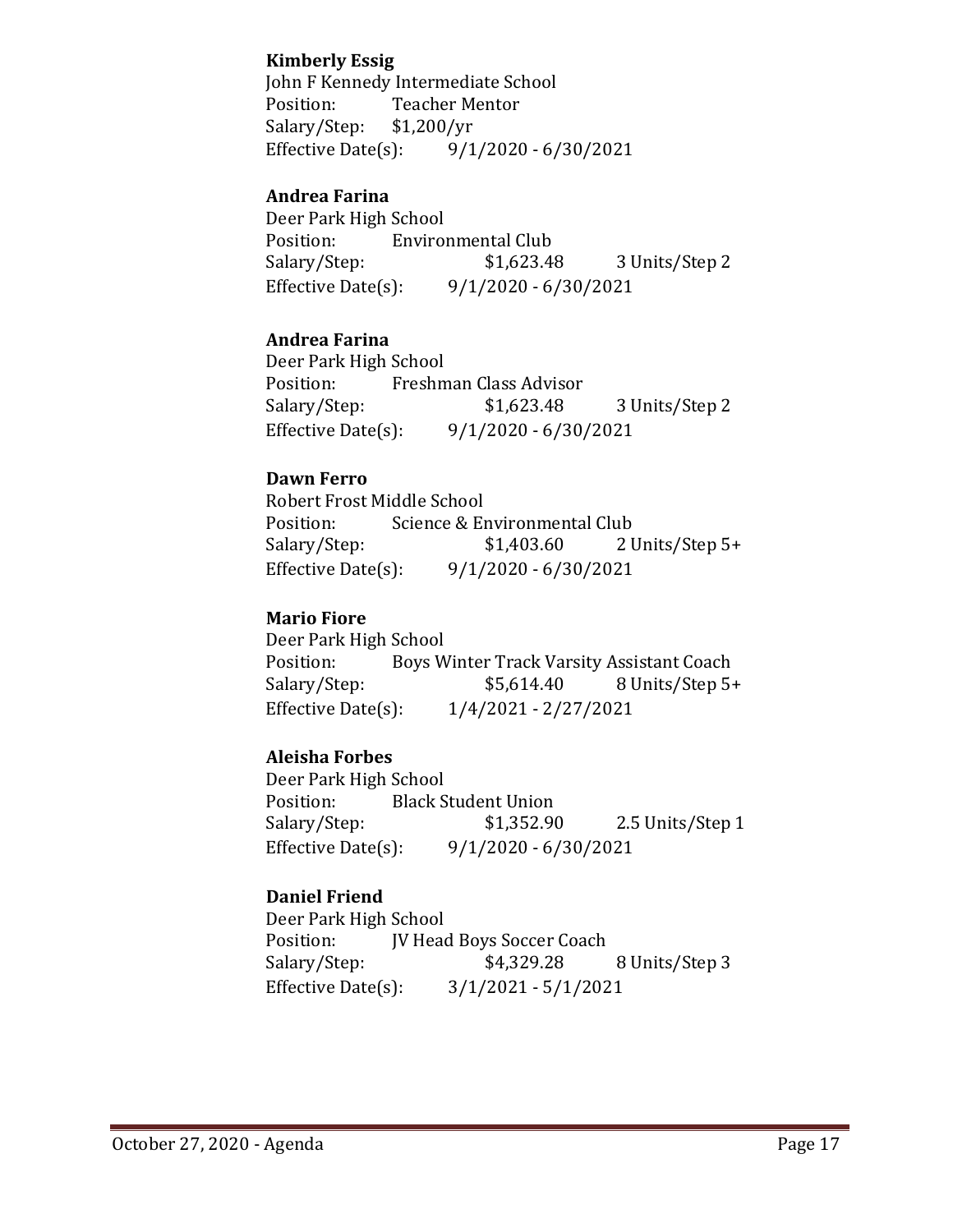## **Michael Gennaro**

Deer Park High School<br>Position: Girls Ba Position: Girls Basketball Varsity Head Coach<br>Salary/Step: \$8,772.50 12.5 Un 12.5 Units/Step  $5+$ Effective Date(s): 1/4/2021 - 2/27/2021

## **Stephanie Giatas**

Deer Park High School<br>Position: Commu Position: Community Service<br>Salary/Step: \$1,623.48 Salary/Step: \$1,623.48 3 Units/Step 1<br>Effective Date(s): 9/1/2020 - 6/30/2021  $9/1/2020 - 6/30/2021$ 

#### **Maria Giglio**

Robert Frost Middle School Position: Art Innovators<br>Salary/Step: \$2,105.40 3 Units/Step 5+ Effective Date(s): 9/1/2020 - 6/30/2021

## **Maria Giglio**

Robert Frost Middle School Position: Drama Club Stage Director<br>Salary/Step: \$2,807.20 4 Units/Step 5+ Effective Date(s): 9/1/2020 - 6/30/2021

# **Gabriella Gilmartin**

Deer Park High School Position: Best Buddies Club<br>Salary/Step: \$541.1 Salary/Step: \$541.16 1 Unit/Step 2<br>Effective Date(s): 9/1/2020 - 6/30/2021  $9/1/2020 - 6/30/2021$ 

# **Cary Gluck**

Deer Park High School<br>Position: Varsity Position: Varsity Assistant Boys Soccer Coach<br>Salary/Step: \$5,614.40 8 Units/ 8 Units/Step 5+ Effective Date(s): 3/1/2021 - 5/1/2021

#### **Teresa Greco Tarello**

Deer Park High School Position: Pen Society<br>Salary/Step: \$2,105.40 Salary/Step: \$2,105.40 3 Units/Step 5+<br>Effective Date(s): 9/1/2020 - 6/30/2021 Effective Date(s): 9/1/2020 - 6/30/2021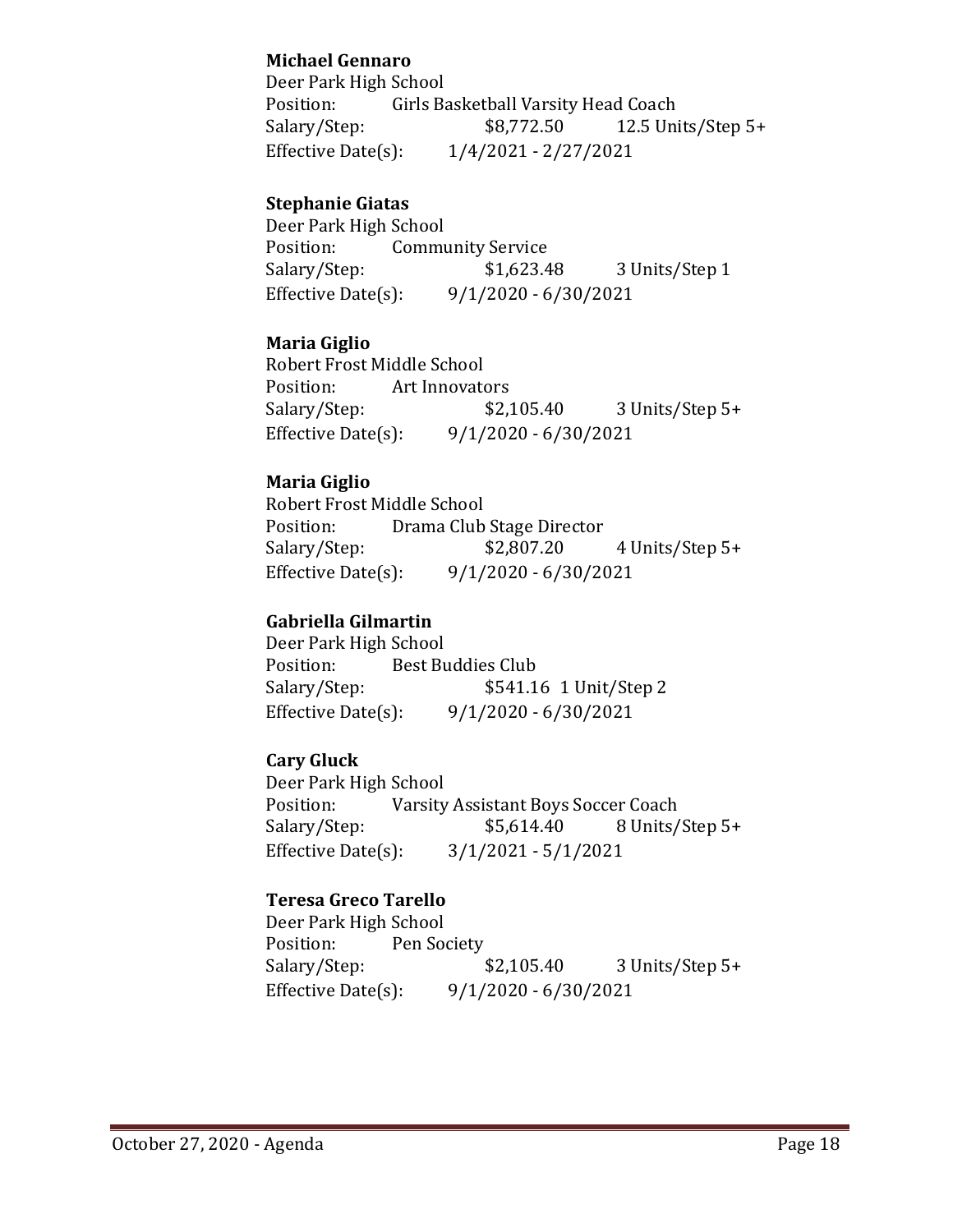#### **Teresa Greco Tarello**

Deer Park High School<br>Position: Social I Position: Social Issues Club<br>Salary/Step: \$1,754.50  $2.5$  Units/Step 5+ Effective Date(s): 9/1/2020 - 6/30/2021

#### **Marianna Grieco**

John Quincy Adams School<br>Position: Teacher Me Teacher Mentor<br>\$1,200/yr Salary/Step: \$1,<br>Effective Date(s):  $9/1/2020 - 6/30/2021$ 

#### **Justin Gutman**

Deer Park High School<br>Position: Virtual Virtual Odysseyware Teacher<br>\$50.73/hr Salary/Step: \$5<br>Effective Date(s):  $9/1/2020 - 6/30/2021$ 

#### **Justin Gutman**

Deer Park High School<br>Position: Yearbo Position: Yearbook<br>Salary/Step: \$6,316.20 9 Units/Step 5+ Effective Date(s): 9/1/2020 - 6/30/2021

#### **Karen Haar**

Deer Park High School<br>Position: S.A.D.D. Position:<br>Salary/Step: Salary/Step: \$1,623.48 3 Units/Step 3<br>Effective Date(s): 9/1/2020 - 6/30/2021  $9/1/2020 - 6/30/2021$ 

#### **Christine Hafner**

Deer Park High School<br>Position: Girls Ba Position: Girls Basketball JV Head Coach<br>Salary/Step: \$5,614.40 8 U 8 Units/Step 5+ Effective Date(s): 1/4/2021 - 2/27/2021

#### **David Hamil**

Deer Park High School<br>Position: Wrestli Position: Wrestling Varsity Assistant Coach<br>Salary/Step: \$4,329.28 8 Unit Salary/Step: \$4,329.28 8 Units/Step 2<br>Effective Date(s): 1/4/2021 - 2/27/2021 Effective Date(s): 1/4/2021 - 2/27/2021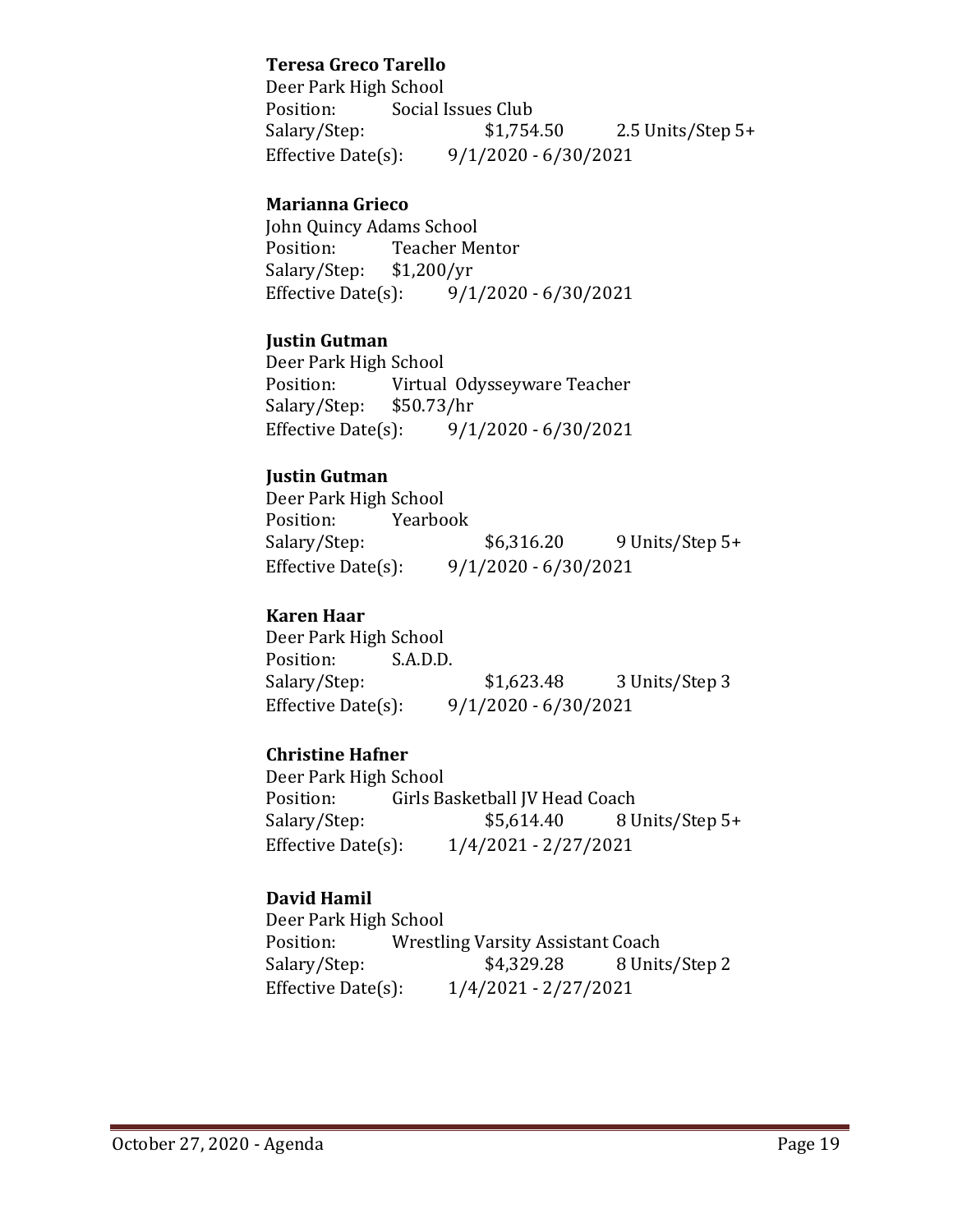# **Christine Harbison**

Deer Park High School<br>Position: Gay/St Position: Gay/Straight Alliance<br>Salary/Step: \$1,052.70 1.5 Units/Step 5+ Effective Date(s): 9/1/2020 - 6/30/2021

## **Daniel Higgins**

Deer Park High School<br>Position: Varsity Position: Varsity Head Volleyball Coach<br>Salary/Step: \$7,719.80 11 11 Units/Step 5+ Effective Date(s): 3/1/2021 - 5/1/2021

## **Jillian Jacinth**

Deer Park High School<br>Position: Varsity Position: Varsity Head Swim Coach<br>Salary/Step: \$7,719.80 Salary/Step: \$7,719.80 11 Units/Step 5+<br>Effective Date(s): 3/1/2021 - 5/1/2021  $3/1/2021 - 5/1/2021$ 

## **Steven Jaklitsch**

Deer Park High School<br>Position: Virtual Virtual Odysseyware Teacher<br>\$50.73/hr Salary/Step: \$5<br>Effective Date(s):  $9/1/2020 - 6/30/2021$ 

#### **Jonathan Jaszcar**

Deer Park High School<br>Position: Girls W Position: Girls Winter Track Varsity Assistant Coach<br>Salary/Step: \$4,329.28 8 Units/Step 3 Salary/Step: \$4,329.28 8 Units/Step 3<br>Effective Date(s): 1/4/2021 - 2/27/2021 Effective Date(s): 1/4/2021 - 2/27/2021

#### **Edward Johntry**

Deer Park High School<br>Position: Virtual Virtual Odysseyware Teacher<br>\$50.73/hr Salary/Step: \$5<br>Effective Date(s):  $9/1/2020 - 6/30/2021$ 

# **Edward Johntry**

Deer Park High School<br>Position: Studen Position: Student Council Advisors<br>Salary/Step: \$1,403.60 2 Units/Step 5+ Effective Date(s): 9/1/2020 - 6/30/2021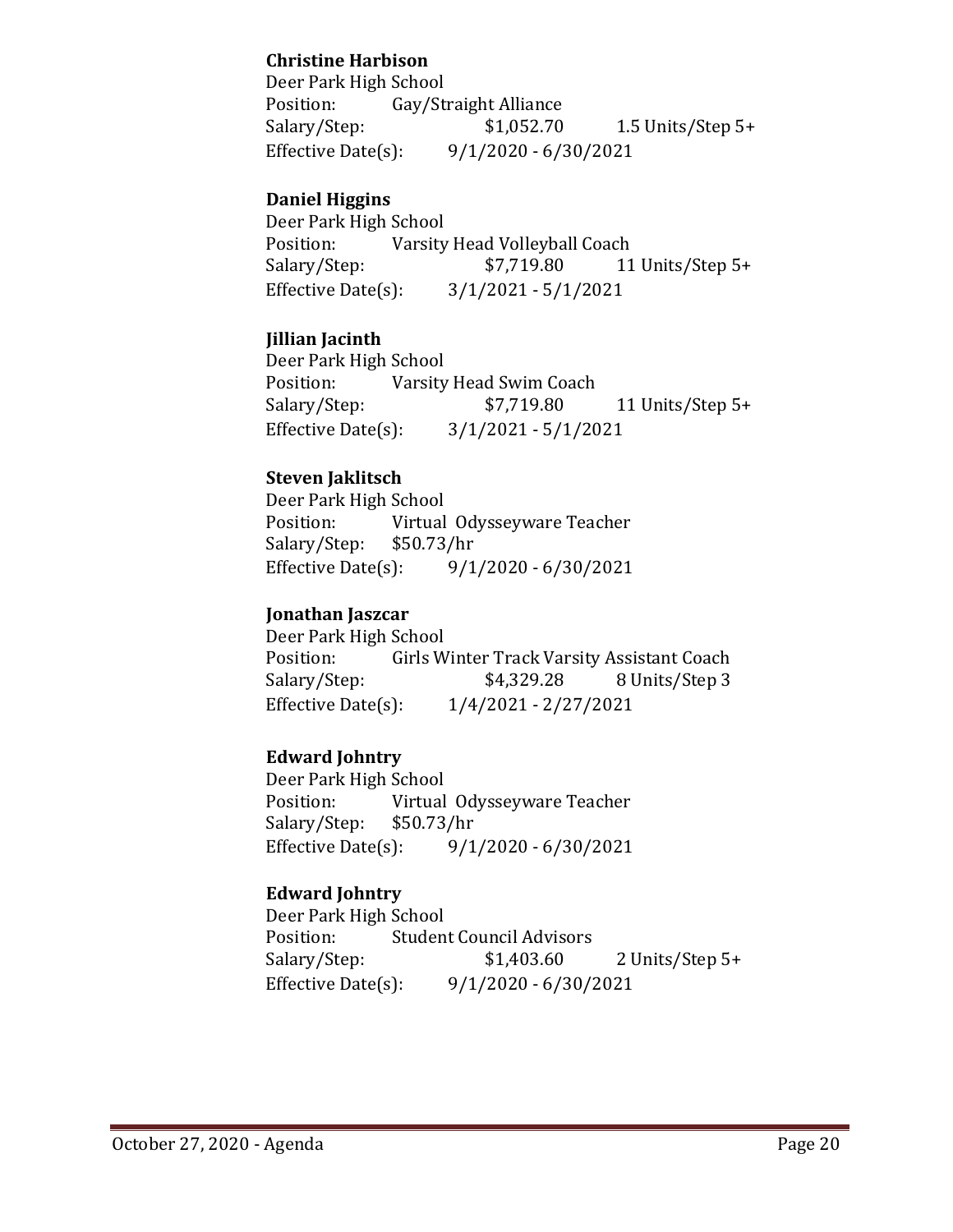# **Travis Kalberer**

Deer Park High School<br>Position: Varsity Position: Varsity Assistant Football Coach<br>Salary/Step: \$7,368.90 10.5 10.5 Units/Step  $5+$ Effective Date(s): 3/1/2021 - 5/1/2021

# **Caryn Kaplan**

Deer Park High School<br>Position: Varsity Position: Varsity Head Tennis Coach<br>Salary/Step: \$7,719.80 11 Units/Step 5+ Effective Date(s): 3/1/2021 - 5/1/2021

## **Amina Kennedy**

Robert Frost Middle School<br>Position: 7/8 Gr Chee Position: 7/8 Gr Cheerleading Coach<br>Salary/Step: \$3,509.00 Salary/Step: \$3,509.00 5 Units/Step 5+<br>Effective Date(s): 1/4/2021 - 2/6/2021  $1/4/2021 - 2/6/2021$ 

## **Amina Kennedy**

Robert Frost Middle School<br>Position: 7/8 Gr Head 7/8 Gr Head Cheerleading Coach<br>\$3,509.00 5 Uni Salary/Step: \$3,509.00 5 Units/Step 5+ Effective Date(s): 3/22/2021 - 5/8/2021

#### **Youngsun Koh-Lee**

Robert Frost Middle School<br>Position: Chamber En Position: Chamber Ensemble - Chorus<br>Salary/Step: \$2,105.40 Salary/Step: \$2,105.40 3 Units/Step 5+<br>Effective Date(s): 9/1/2020 - 6/30/2021  $9/1/2020 - 6/30/2021$ 

#### **Brian Kruger**

Deer Park High School<br>Position: Studen Position: Student Activities Director<br>Salary/Step: \$1,403.60 2 Units/Step 5+ Effective Date(s): 9/1/2020 - 6/30/2021

# **Ian Kyranakis**

Deer Park High School<br>Position: Varsity Position: Varsity Head Girls Soccer Coach<br>Salary/Step: \$7,719.80 11 U 11 Units/Step 5+ Effective Date(s): 3/1/2021 - 5/1/2021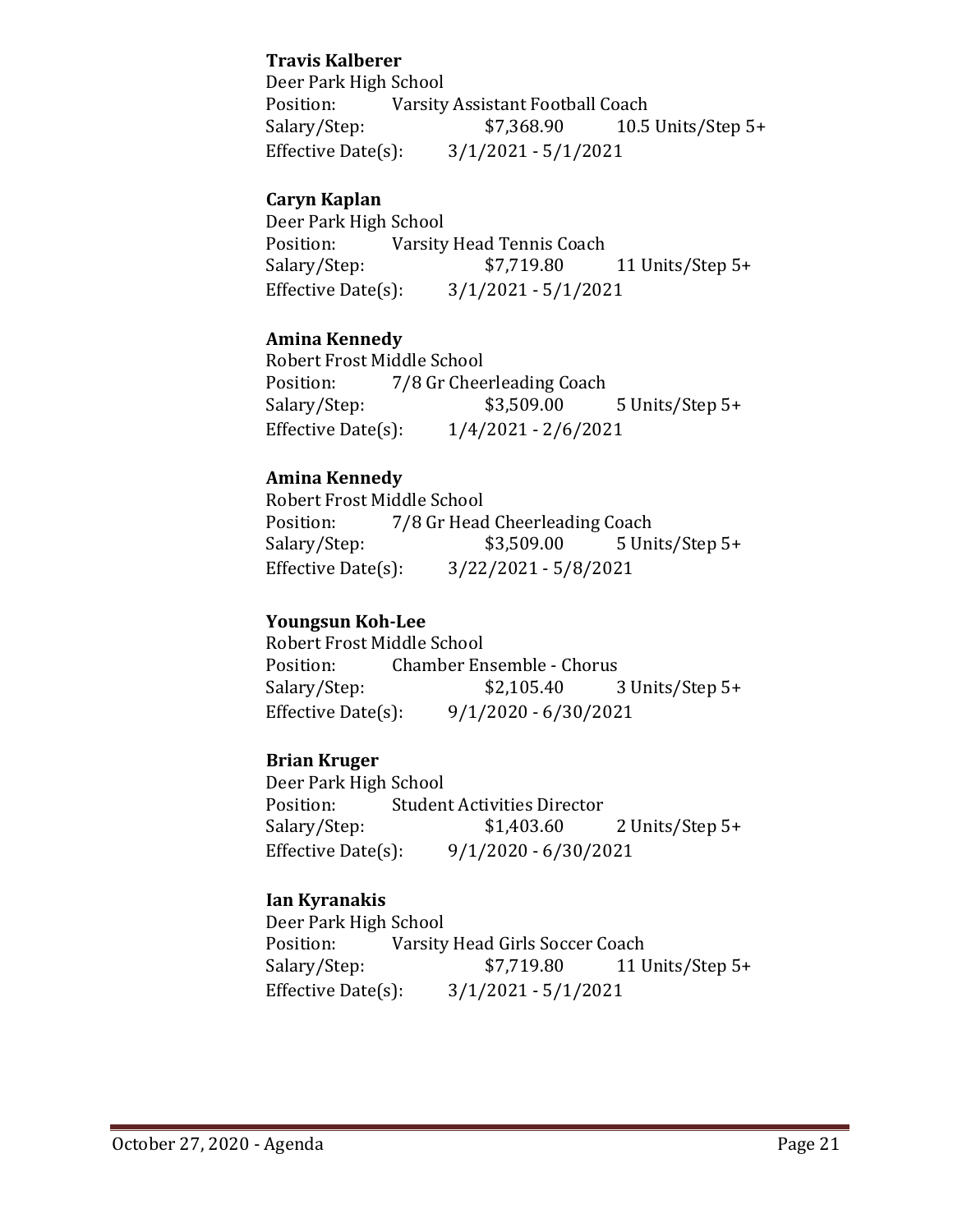## **Desiree LaCova**

Deer Park High School<br>Position: Studen Position: Student Council Advisors<br>Salary/Step: \$1,403.60 2 Units/Step 5+ Effective Date(s): 9/1/2020 - 6/30/2021

#### **Deana LaPlaca**

May Moore School<br>Position: Tea Teacher Mentor<br>\$1,200/yr Salary/Step: Effective Date(s): 9/1/2020 - 6/30/2021

## **Kathy Leibow**

Robert Frost Middle School Position: Newspaper Club<br>Salary/Step: \$1,403.60 2 Units/Step 5+ Effective Date(s): 9/1/2020 - 6/30/2021

## **Michael Livorno**

Robert Frost Middle School Position: Jazz Ensemble Band<br>Salary/Step: \$2,105.40 Salary/Step: \$2,105.40 3 Units/Step 5+<br>Effective Date(s): 9/1/2020 - 6/30/2021  $9/1/2020 - 6/30/2021$ 

## **Thomas LoCascio**

Robert Frost Middle School Position: Newspaper Club<br>Salary/Step: \$1,403.60 2 Units/Step 5+ Effective Date(s): 9/1/2020 - 6/30/2021

#### **Kristen M. Lombardo**

John F Kennedy Intermediate School<br>Position: Teacher Mentor Teacher Mentor<br>\$1,200/yr Salary/Step: \$1<br>Effective Date(s):  $9/1/2020 - 6/30/2021$ 

#### **Victor LoMonaco**

Deer Park High School<br>Position: Chess & Position: Chess & Mind Games<br>Salary/Step: \$1,403.60 2 Units/Step 5+ Effective Date(s): 9/1/2020 - 6/30/2021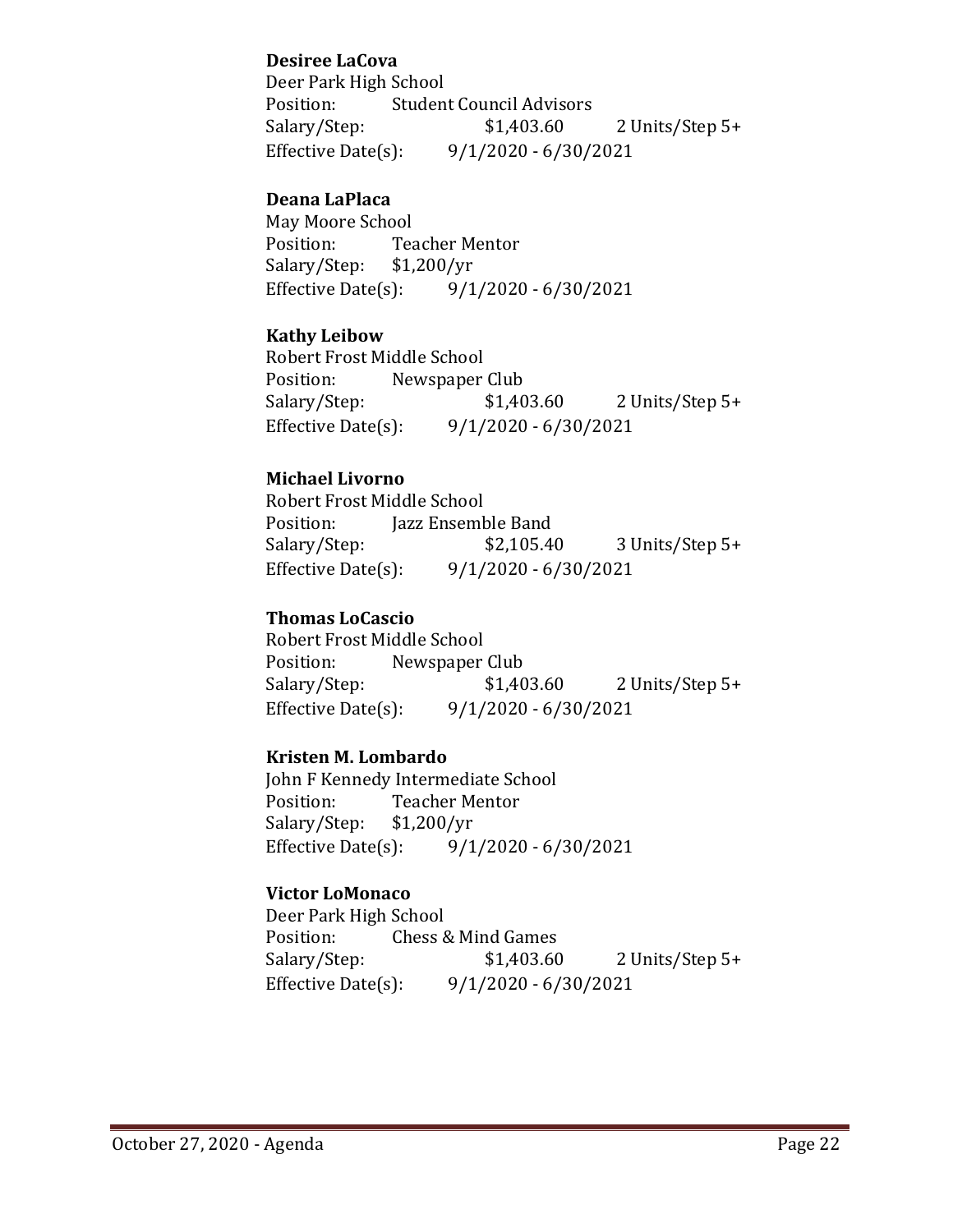## **Victor LoMonaco**

Deer Park High School<br>Position: Red Cro Position: Red Cross Club<br>Salary/Step: \$1,403.60 2 Units/Step 5+ Effective Date(s): 9/1/2020 - 6/30/2021

## **Chris LoPiccolo**

Robert Frost Middle School<br>Position: 7/8 Grade H Position: 7/8 Grade Head Football Coach<br>Salary/Step: \$6,316.20 9 U 9 Units/Step 5+ Effective Date(s): 3/22/2021 - 5/8/2021

## **Cassandra Lynch**

Robert Frost Middle School Position: Math Team<br>Salary/Step: \$2,105.40 3 Units/Step 5+ Effective Date(s): 9/1/2020 - 6/30/2021

## **Craig Mangio**

Deer Park High School<br>Position: Bovs Sy Position: Boys Swim Varsity Head Coach<br>Salary/Step: \$7,719.80 11 11 Units/Step 5+ Effective Date(s): 1/4/2021 - 2/27/2021

## **Seth Margolin**

Deer Park High School<br>Position: Nationa Position: National Honor Society<br>Salary/Step: \$2,807.20 Salary/Step: \$2,807.20 4 Units/Step 5+<br>Effective Date(s): 9/1/2020 - 6/30/2021  $9/1/2020 - 6/30/2021$ 

# **Seth Margolin**

Robert Frost Middle School<br>Position: National Jr. Position: National Jr. Honor Society<br>Salary/Step: \$2,807.20 4 Units/Step 5+ Effective Date(s): 9/1/2020 - 6/30/2021

# **Kevin Marner**

Deer Park High School Virtual Odysseyware Teacher<br>\$50.73/hr Salary/Step: \$5<br>Effective Date(s):  $9/1/2020 - 6/30/2021$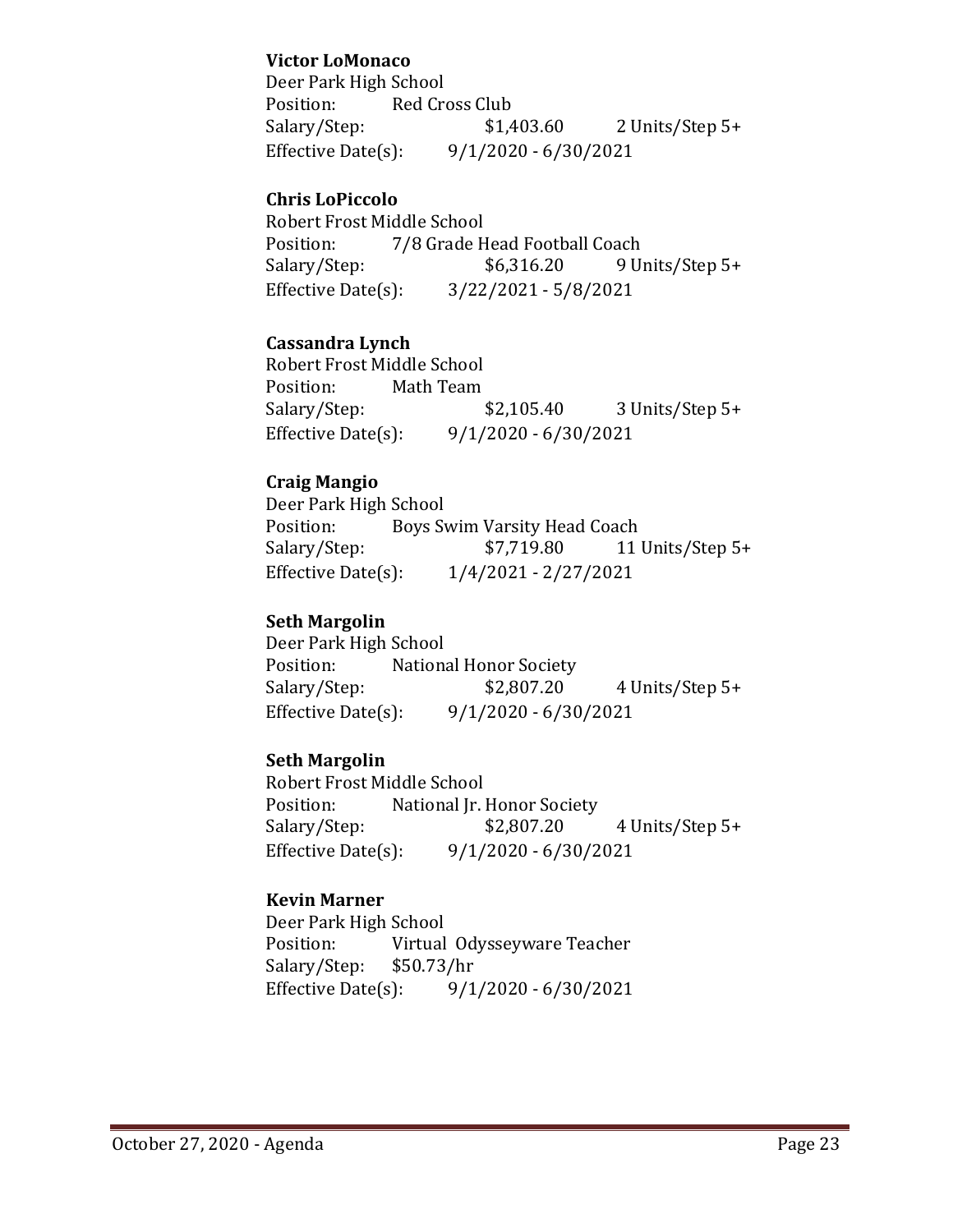## **Kevin Marner**

Robert Frost Middle School<br>Position: 7/8 Gr Assis Position: 7/8 Gr Assistant Football Coach<br>Salary/Step: \$5,965.30 8.5 U 8.5 Units/Step 5+ Effective Date(s): 3/22/2021 - 5/8/2021

#### **Wendy Massaro**

May Moore School<br>Position: Tea Teacher Mentor<br>\$1,200/vr Salary/Step: \$1<br>Effective Date(s):  $9/1/2020 - 6/30/2021$ 

#### **John McCaffrey**

Deer Park High School<br>Position: Boys B Position: Boys Basketball Varsity Head Coach<br>Salary/Step: \$8,772.50 12.5 Uni 12.5 Units/Step  $5+$ Effective Date(s): 1/4/2021 - 2/27/2021

# **Kyle McCourt**

Deer Park High School<br>Position: B&G Bo Position: B&G Bowling Varsity Head Coach<br>Salary/Step: \$4,912.60 7Unit Salary/Step: \$4,912.60 7Units/Step 5+<br>Effective Date(s): 1/4/2021 - 2/27/2021 Effective Date(s): 1/4/2021 - 2/27/2021

## **Kevin McCreesh**

Deer Park High School Position: Math Team<br>Salary/Step: \$3,509.00 5 Units/Step 5+ Effective Date(s): 9/1/2020 - 6/30/2021

#### **Michael McLaughlin**

Deer Park High School<br>Position: Wrestli Position: Wrestling Varsity Head Coach<br>Salary/Step: \$8,421.60 12 12 Units/Step 5+ Effective Date(s): 1/4/2021 - 2/27/2021

# **Lisa McQuilkin**

Robert Frost Middle School Position: Anime Club<br>Salary/Step: \$1,082.32 Salary/Step: \$1,082.32 2 Units/Step 3<br>Effective Date(s): 9/1/2020 - 6/30/2021  $9/1/2020 - 6/30/2021$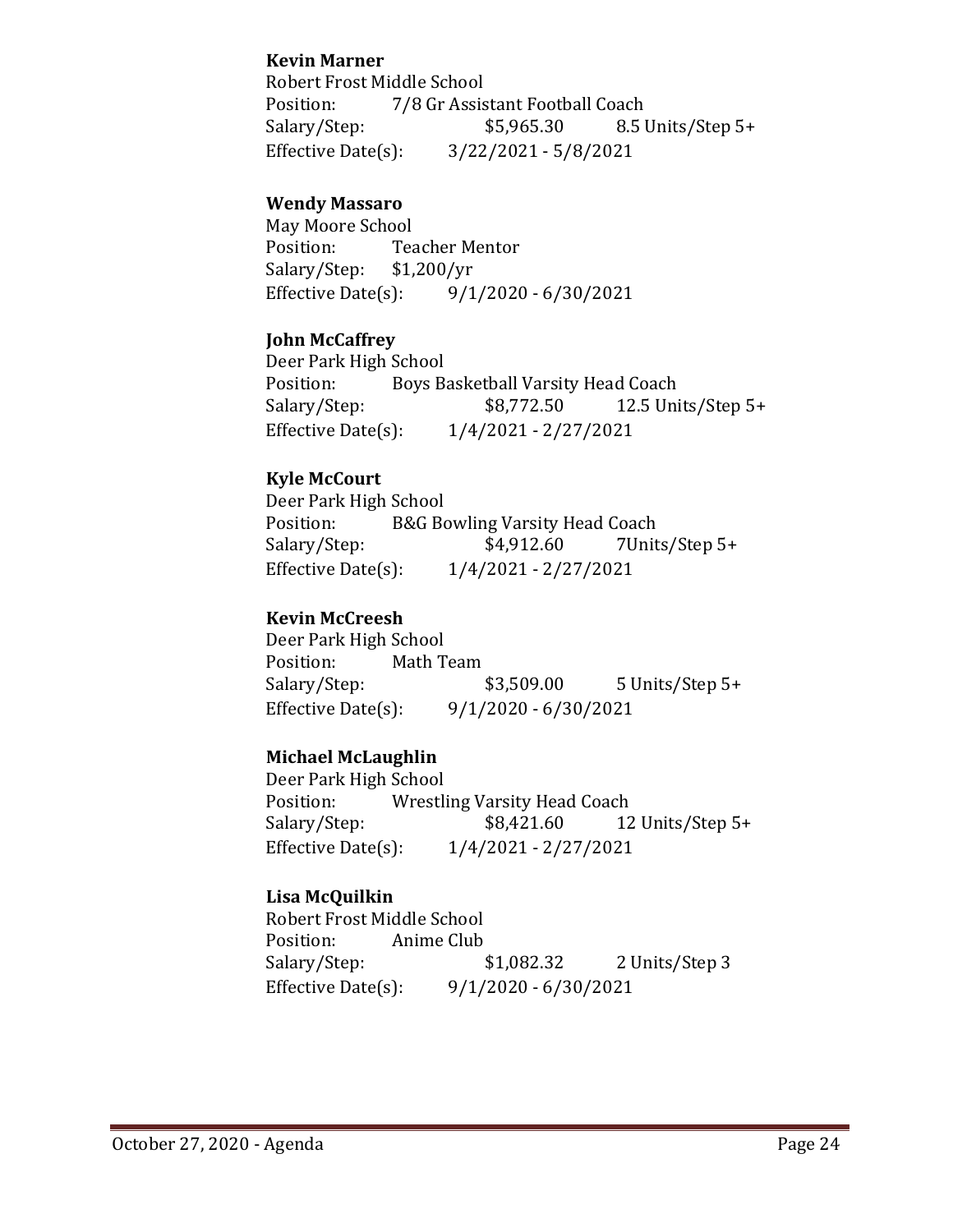#### **Gregory Menig**

Deer Park High School<br>Position: DECA Position:<br>Salary/Step: \$2,105.40 3 Units/Step 5+ Effective Date(s): 9/1/2020 - 6/30/2021

## **Gregory Menig**

Deer Park High School<br>Position: Extra C Position: Extra Curricular Acct. Treasurer<br>Salary/Step: \$5,614.40 8 Un 8 Units/Step 5+ Effective Date(s): 9/1/2020 - 6/30/2021

#### **Gregory Menig**

Deer Park High School Position: Varsity Assistant Girls Soccer Coach<br>Salary/Step: \$5,614.40 8 Units/ 8 Units/Step 5+ Effective Date(s): 3/1/2021 - 5/1/2021

## **Alex Mesimeris**

Deer Park High School<br>Position: Stage C Position: Stage Crew Director<br>Salary/Step: \$7,018.00 10 Units/Step  $5+$ Effective Date(s): 9/1/2020 - 6/30/2021

## **Alex Mesimeris**

Deer Park High School<br>Position: Varsity Position: Varsity Head Boys Golf Coach<br>Salary/Step: \$6,316.20 9 9 Units/Step 5+ Effective Date(s): 3/1/2021 - 5/1/2021

#### **Janine Moran**

Deer Park High School Position: Senior Class Advisor<br>Salary/Step: \$4,210.80  $6$  Units/Step 5+ Effective Date(s): 9/1/2020 - 6/30/2021

#### **Michael Moriarty**

Deer Park High School<br>Position: Play Co Position: Play Co-Directors - Fall<br>Salary/Step: \$2,807.20 Salary/Step: \$2,807.20 4 Units/Step 5+<br>Effective Date(s): 9/1/2020 - 6/30/2021  $9/1/2020 - 6/30/2021$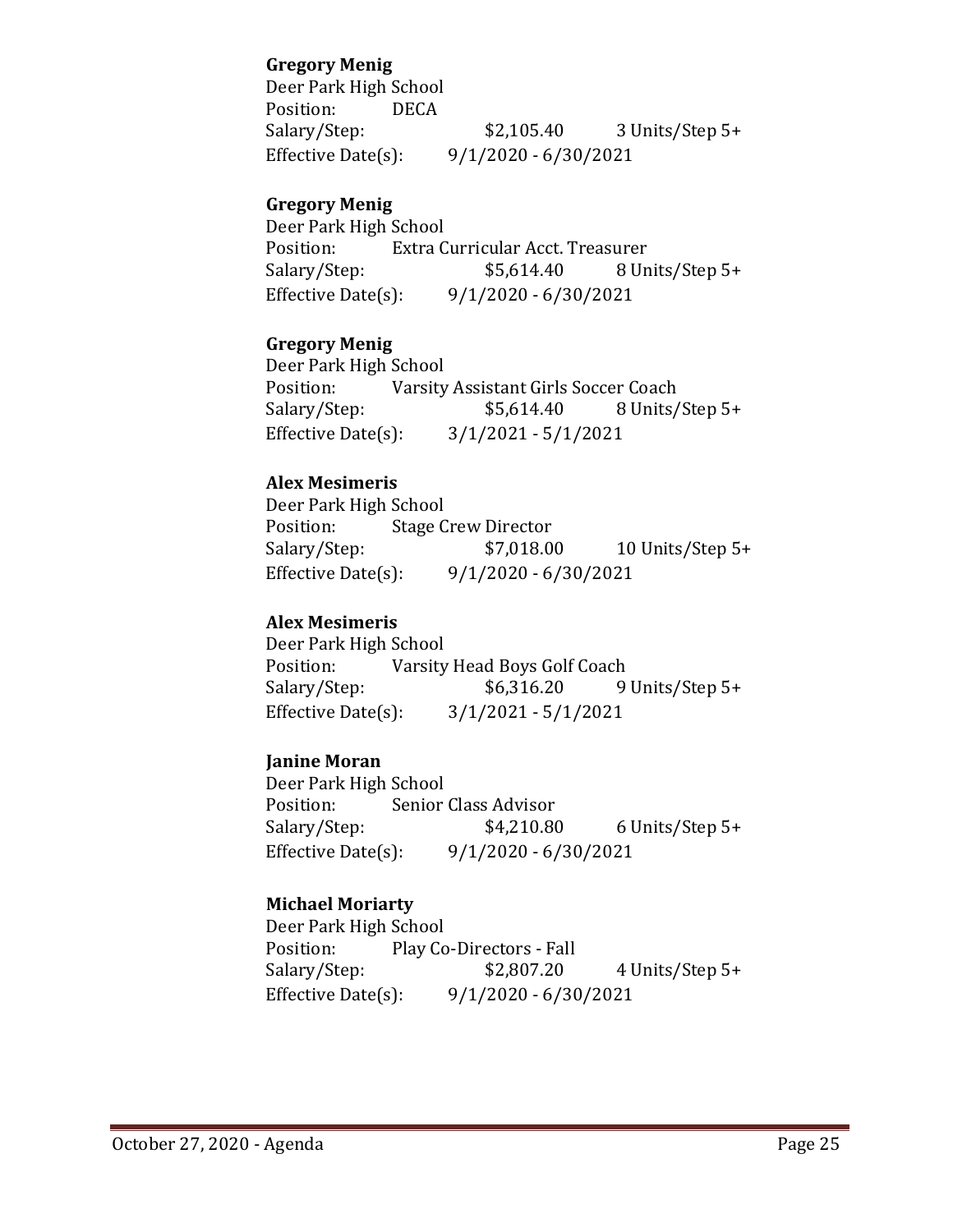# **Michael Moriarty**

Robert Frost Middle School Position: Drama Club Director<br>Salary/Step: \$2,807.20 4 Units/Step 5+ Effective Date(s): 9/1/2020 - 6/30/2021

## **Joseph Mucci**

Deer Park High School Position:<br>Salary/Step: \$2,105.40 3 Units/Step 5+ Effective Date(s): 9/1/2020 - 6/30/2021

# **Christine Murphy**

Deer Park High School<br>Position: Newsp Position: Newspaper Club<br>Salary/Step: \$2,456.30 Salary/Step: \$2,456.30 3.5 Units/Step 5+<br>Effective Date(s): 9/1/2020 - 6/30/2021  $9/1/2020 - 6/30/2021$ 

## **Matthew Murphy**

Deer Park High School<br>Position: Acaden Position: Academic Team<br>Salary/Step: \$3,509.00 5 Units/Step 5+ Effective Date(s): 9/1/2020 - 6/30/2021

#### **Matthew Murphy**

Deer Park High School<br>Position: IV Head Position: JV Head Boys Golf Coach<br>Salary/Step: \$4,912.60 7 Unit/Step 5+ Effective Date(s): 3/1/2021 - 5/1/2021

#### **Andrea Nelson Williams**

John Quincy Adams School<br>Position: Teacher Me Teacher Mentor<br>\$1,200/yr Salary/Step: \$1<br>Effective Date(s):  $9/1/2020 - 6/30/2021$ 

#### **Scott Newman**

Robert Frost Middle School<br>Position: Mind Blaste Position: Mind Blasters<br>Salary/Step: \$2,105.40 3 Units/Step 5+ Effective Date(s): 9/1/2020 - 6/30/2021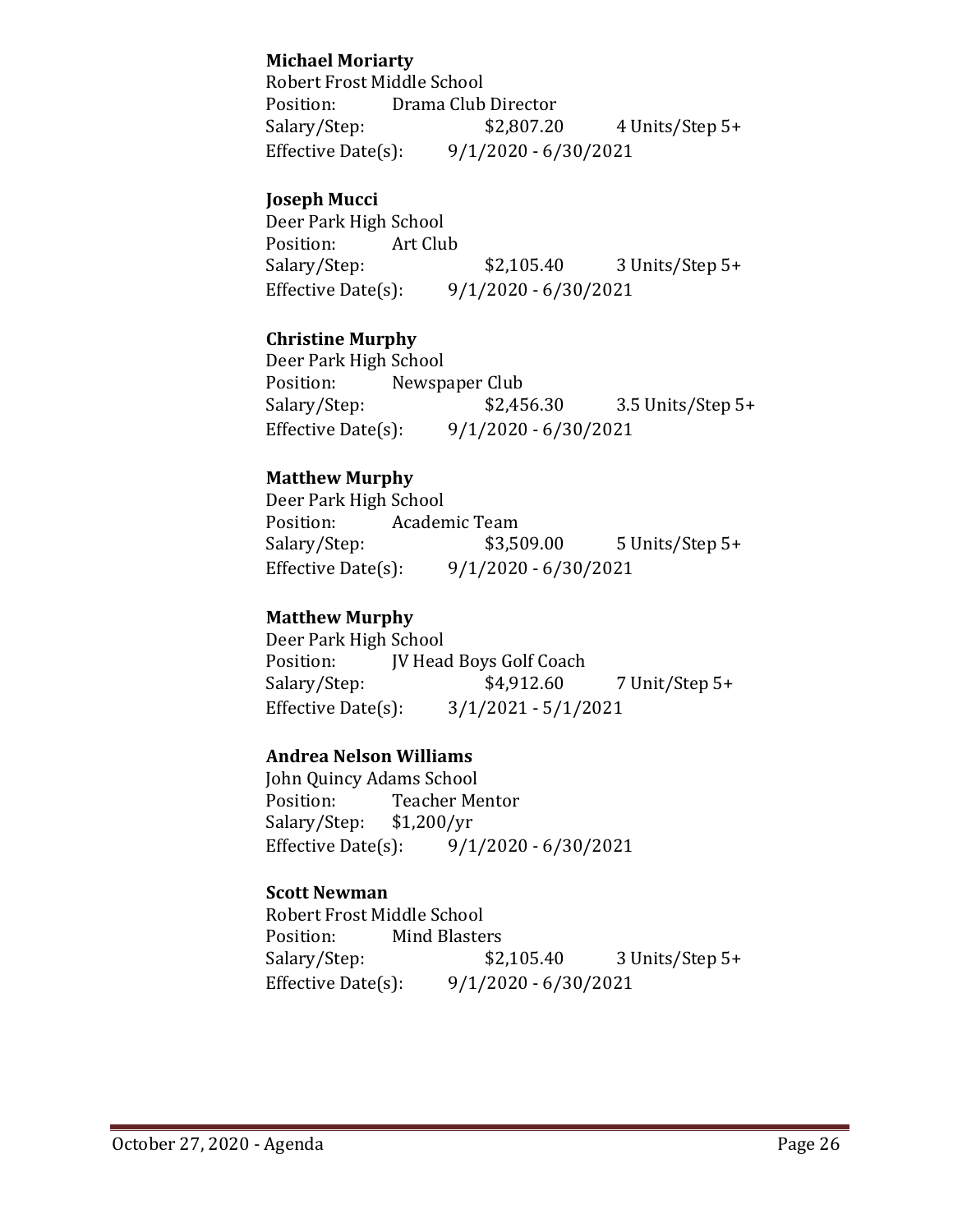# **Louis Nicolosi**

Deer Park High School Position: Jazz Ensemble - Band<br>Salary/Step: \$4,912.60 7 Units/Step 5+ Effective Date(s): 9/1/2020 - 6/1/3021

# **Stephanie O'Connell**

Robert Frost Middle School<br>Position: World of Dif Position: World of Difference<br>Salary/Step: \$1,082.32 2 Units/Step 3 Effective Date(s): 9/1/2020 - 6/30/2021

# **Stephanie O'Connell**

Robert Frost Middle School Position: Student Ambassador Program<br>Salary/Step: \$811.74 1.5 Units Salary/Step: \$811.74 1.5 Units/Step 3<br>Effective Date(s): 9/1/2020 - 6/30/2021  $9/1/2020 - 6/30/2021$ 

# **Holly O'Donnell**

Deer Park High School<br>Position: Girls Ba Position: Girls Basketball Varsity Assistant Coach<br>Salary/Step: \$5,614.40 8 Units/Step 8 Units/Step 5+ Effective Date(s): 1/4/2021 - 2/27/2021

# **Carey Okurowski**

Robert Frost Middle School<br>Position: Girls Who Co Position: Girls Who Code Club<br>Salary/Step: \$2,105.40 Salary/Step: \$2,105.40 3 Units/Step 5<br>Effective Date(s): 9/1/2020 - 6/30/2021  $9/1/2020 - 6/30/2021$ 

# **Carey Okurowski**

Robert Frost Middle School<br>Position: Student Acti Student Activity Treasurer<br>\$2,807.20 Salary/Step: \$2,807.20 4 Units/Step 5 Effective Date(s): 9/1/2020 - 6/30/2021

# **Laurie Osbern**

Deer Park High School Position: Senior Class Advisor<br>Salary/Step: \$4,210.80 Salary/Step: \$4,210.80 6 Units/Step 5+<br>Effective Date(s): 9/1/2020 - 6/30/2021  $9/1/2020 - 6/30/2021$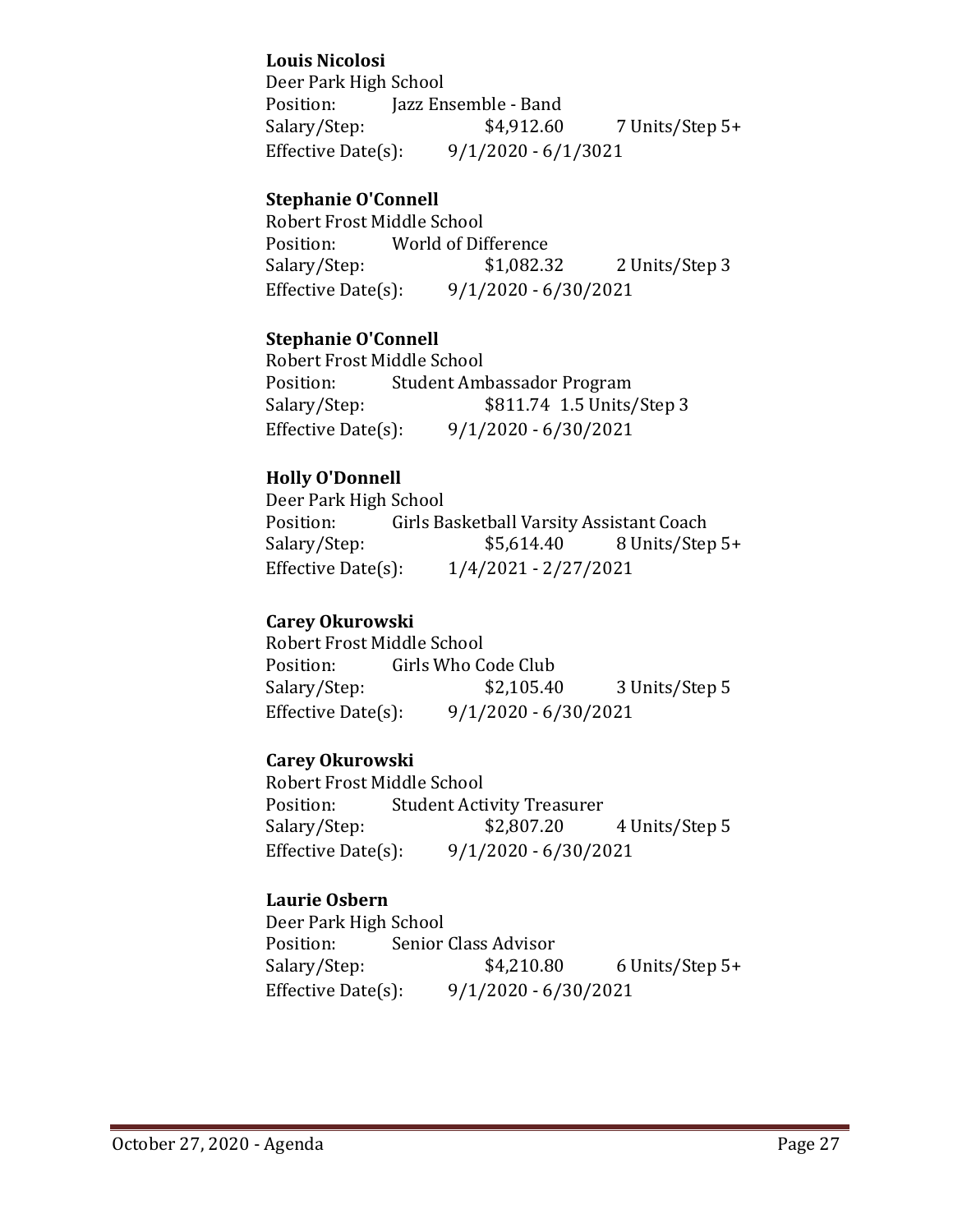## **Laurie Osbern**

Deer Park High School<br>Position: Patriot Position: Patriot Club<br>Salary/Step: \$2,105.40 3 Units/Step 5+ Effective Date(s): 9/1/2020 - 6/30/2021

## **Jaime Pambianchi**

Deer Park High School<br>Position: Sophor Position: Sophomore Class Advisor<br>Salary/Step: \$2,164.64 4 Units/Step 2 Effective Date(s): 9/1/2020 - 6/30/2021

#### **Susan Pannell**

Robert Frost Middle School Position: Internet Club<br>Salary/Step: \$2,105.40 Salary/Step: \$2,105.40 3 Units/Step 5+<br>Effective Date(s): 9/1/2020 - 6/30/2021  $9/1/2020 - 6/30/2021$ 

## **Dina Pannone**

Deer Park High School<br>Position: World Position: World Language Honor Society<br>Salary/Step: \$2,807.20 4 U Salary/Step: \$2,807.20 4 Units/Step 5+<br>Effective Date(s): 9/1/2020 - 6/30/2021  $9/1/2020 - 6/30/2021$ 

## **Cassandra Patterson**

Deer Park High School<br>Position: Cheerle Position: Cheerleading JV Head Coach<br>Salary/Step: \$3,246.96 Salary/Step: \$3,246.96 6 Units/Step 3<br>Effective Date(s): 1/4/2021 - 2/27/2021 Effective Date(s): 1/4/2021 - 2/27/2021

#### **Cassandra Patterson**

Deer Park High School<br>Position: [V Head Position: JV Head Cheerleading Coach<br>Salary/Step: \$2,705.80 5 Units/Step 3 Effective Date(s): 3/1/2021 - 5/1/2021

# **John Pawelko**

Deer Park High School<br>Position: Boys Sy Position: Boys Swim Varsity Assistant Coach<br>Salary/Step: \$4,329.28 8 Units Salary/Step: \$4,329.28 8 Units/Step 3<br>Effective Date(s): 1/4/2021 - 2/27/2021 Effective Date(s): 1/4/2021 - 2/27/2021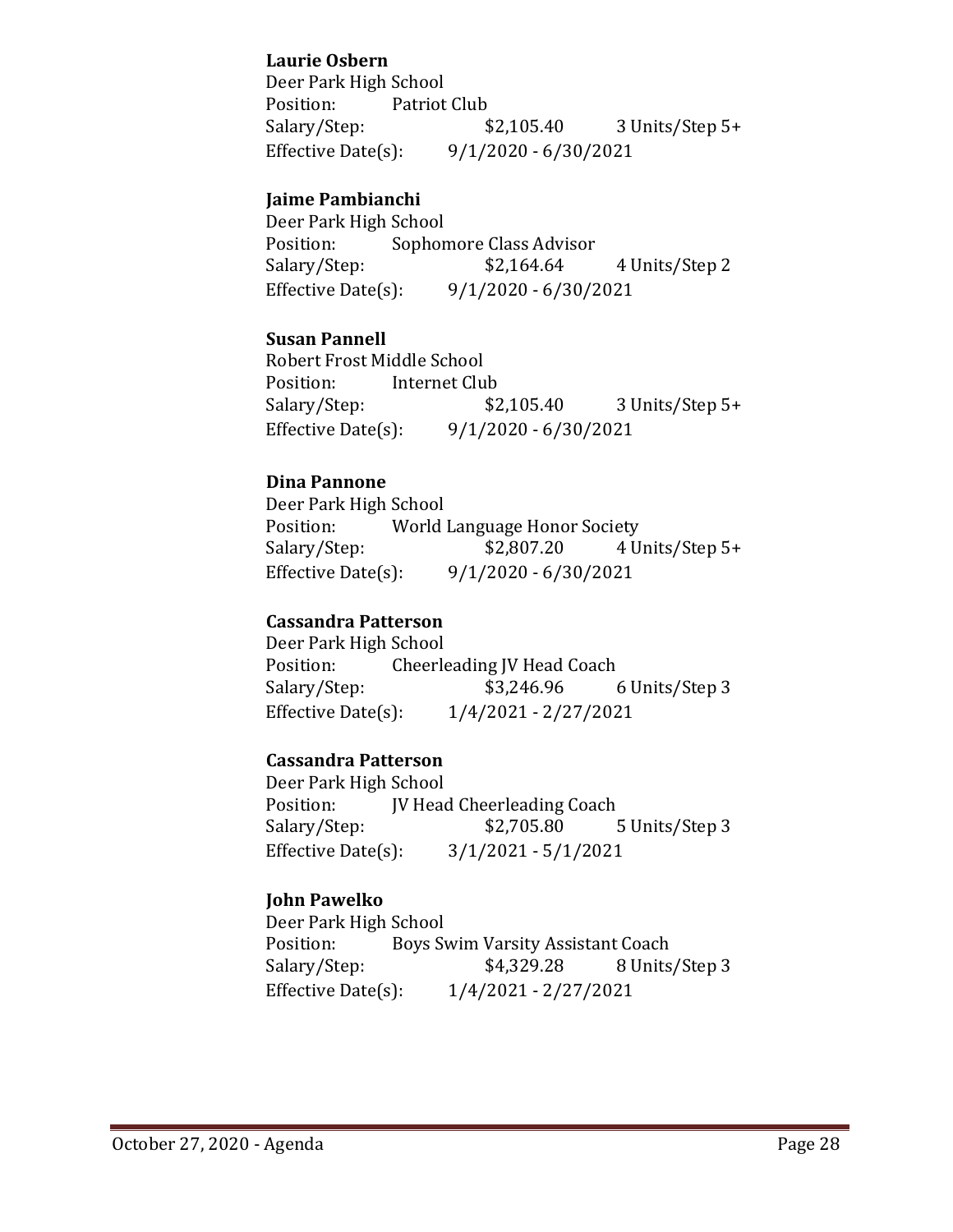# **John Pawelko**

Deer Park High School<br>Position: Varsity Varsity Assistant Swim Coach<br>\$4,329.28 8 Units/Step 3 Salary/Step: Effective Date(s): 3/1/2021 - 5/1/2021

#### **James Petti**

Deer Park High School<br>Position: Girls W Position: Girls Winter Track Varsity Head Coach<br>Salary/Step: \$7,368.90 10.5 Units 10.5 Units/Step  $5+$ Effective Date(s): 1/4/2021 - 2/27/2021

## **James Petti**

Deer Park High School<br>Position: Varsity Position: Varsity Head Girls Cross Country Coach<br>Salary/Step: \$6,316.20 9 Units/Step 9 Units/Step 5+ Effective Date(s): 3/1/2021 - 5/1/2021

## **Marie Racano**

Deer Park High School<br>Position: Sophor Position: Sophomore Class Advisor<br>Salary/Step: \$2,807.20 Salary/Step: \$2,807.20 4 Units/Step 5+<br>Effective Date(s): 9/1/2020 - 6/30/2021  $9/1/2020 - 6/30/2021$ 

## **Luciana Restivo**

Deer Park High School<br>Position: Newsp Newspaper Club Salary/Step: \$2,456.30 3.5 Units/Step 5+<br>Effective Date(s): 9/1/2020 - 6/30/2021  $9/1/2020 - 6/30/2021$ 

# **Christina Rocco**

Deer Park High School<br>Position: Choreo Position: Choreographer<br>Salary/Step: \$4,210.80 6 Units/Step 5+ Effective Date(s): 3/1/2021 - 5/1/2021

# **Julie Rocco**

Deer Park High School<br>Position: Varsity Position: Varsity Head Kickline<br>Salary/Step: \$5,411.60 Salary/Step: \$5,411.60 10 Units/Step 4<br>Effective Date(s): 3/1/2021 - 5/1/2021  $3/1/2021 - 5/1/2021$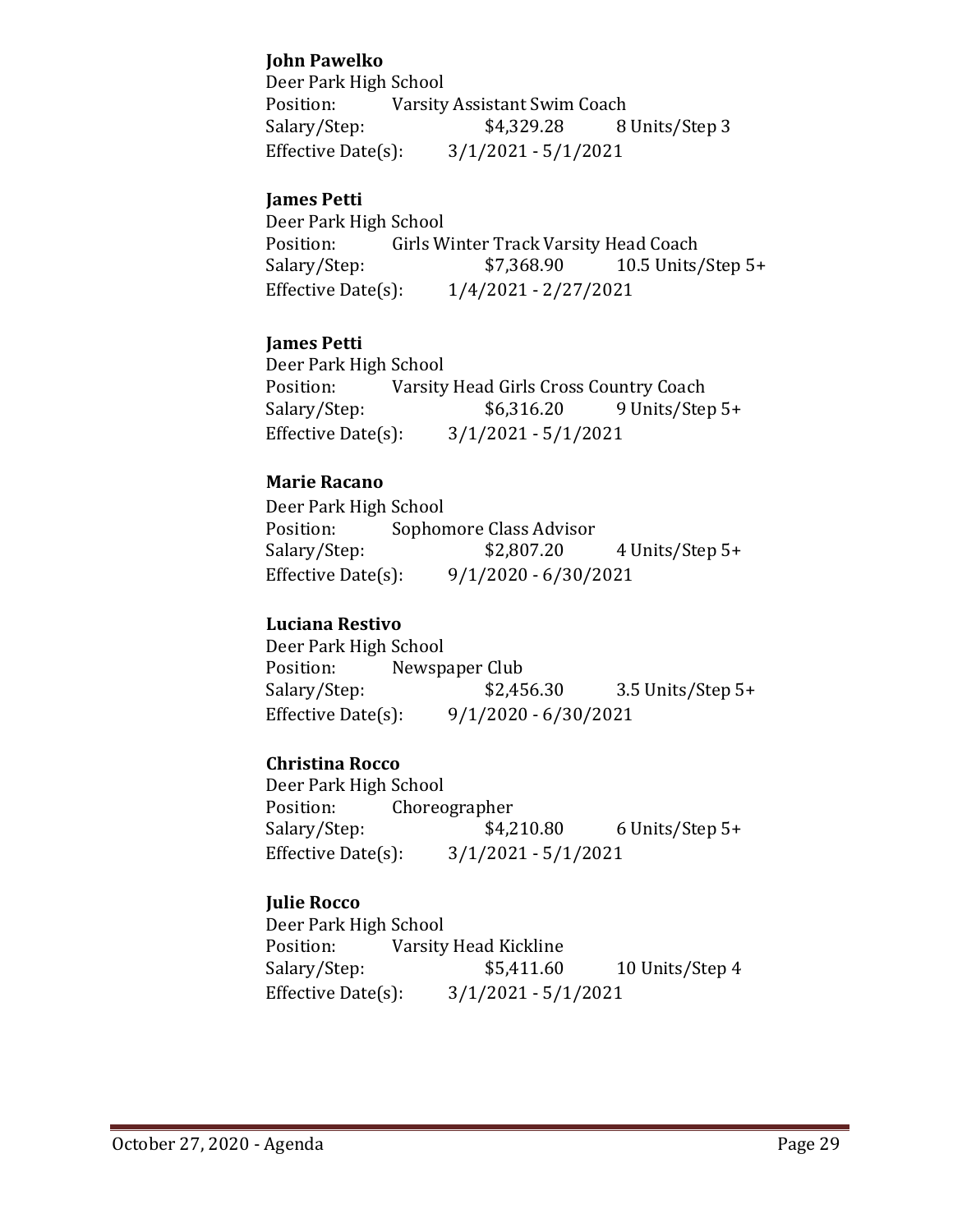# **Natalie Sabia**

Robert Frost Middle School<br>Position: 7/8 Gr Head Position: 7/8 Gr Head Girls Soccer Coach<br>Salary/Step: \$3,788.12 7 U 7 Units/Step 1 Effective Date(s): 3/22/2021 - 5/8/2021

## **Anthony Saccone**

Deer Park High School<br>Position: [V Head Position: JV Head Volleyball Coach<br>Salary/Step: \$5,965.30 Salary/Step: \$5,965.30 8.5 Units/Step 5+<br>Effective Date(s): 3/1/2021 - 5/1/2021  $3/1/2021 - 5/1/2021$ 

## **Bruce Sander**

Deer Park High School<br>Position: Catapa Position: Catapault Team<br>Salary/Step: \$1,403.60 2 Units/Step 5+ Effective Date(s): 9/1/2020 - 6/30/2021

# **Derek Schmelter**

Deer Park High School Position: Marching Band Director<br>Salary/Step: \$4,329.28 8 Units/Step 1 Effective Date(s): 9/1/2020 - 6/30/2021

## **Keri Schumacher**

Deer Park High School<br>Position: [V Head Position: JV Head Girls Soccer Coach<br>Salary/Step: \$5,614.40 Salary/Step: \$5,614.40 8 Units/Step 5+<br>Effective Date(s): 3/1/2021 - 5/1/2021  $3/1/2021 - 5/1/2021$ 

# **Alfonsina Sguera**

Deer Park High School<br>Position: Interna Position: International Culture Club<br>Salary/Step: \$1,052.70 1.5 Units/Step  $5+$ Effective Date(s): 9/1/2020 - 6/30/2021

# **Catherine Singer**

Deer Park High School<br>Position: Play Co Position: Play Co-Directors - Fall<br>Salary/Step: \$2,807.20 4 Units/Step 5+ Effective Date(s): 9/1/2020 - 6/30/2021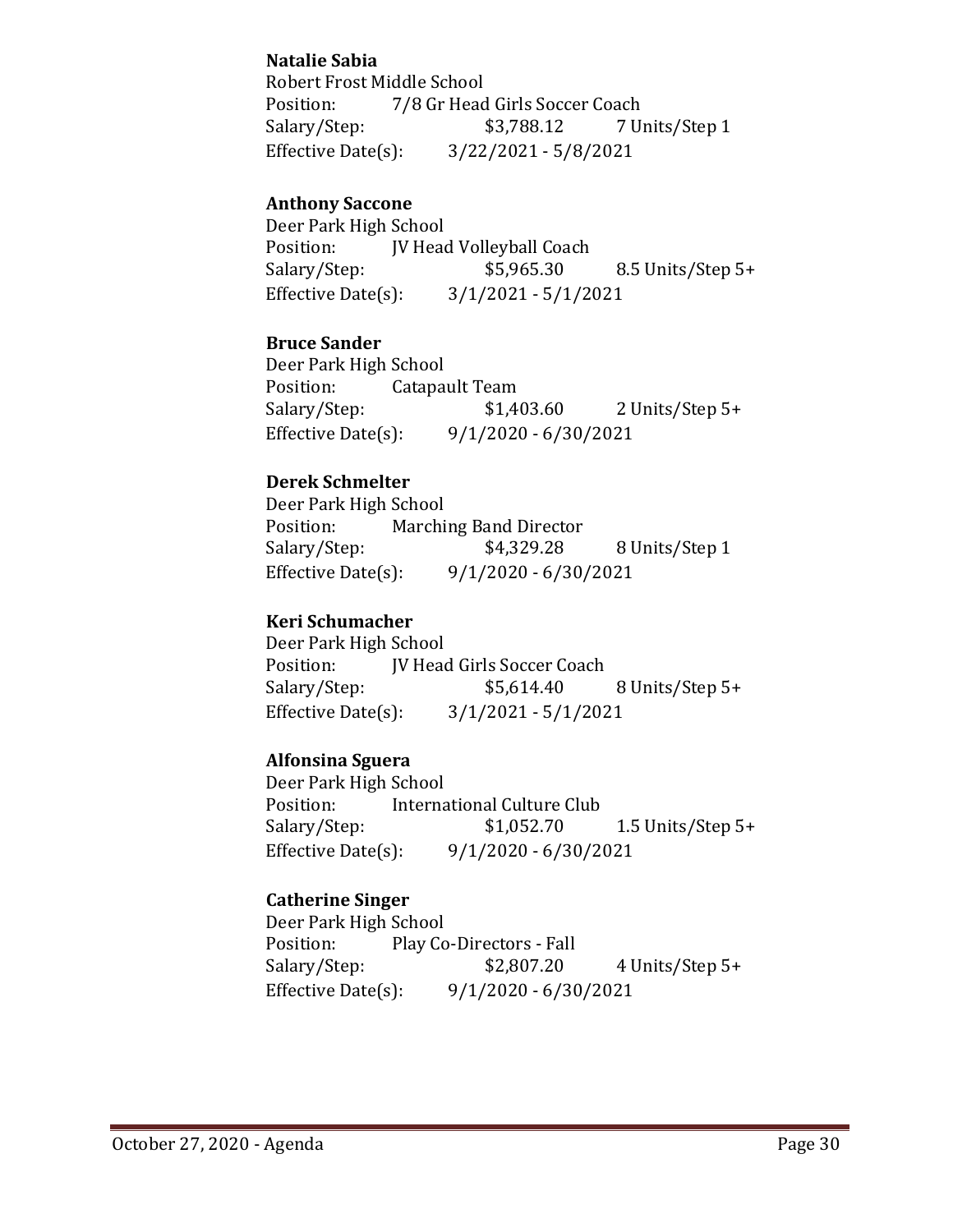## **Catherine Singer**

Deer Park High School<br>Position: Musica Position: Musical Stage Director Asst.<br>Salary/Step: \$3,509.00 5 Units/Step 5+ Effective Date(s): 9/1/2020 - 6/30/2021

## **Catherine Singer**

Deer Park High School<br>Position: Chamb Position: Chamber Ensemble - Chorus<br>Salary/Step: \$3,158.10 4.5 Units/Step 5+ Effective Date(s): 9/1/2020 - 6/30/2021

#### **Noel Skelton**

Deer Park High School Position: Cornerstone<br>Salary/Step: \$2,105.40 3 Units/Step 5+ Effective Date(s): 9/1/2020 - 6/30/2021

## **Lauren Stein**

Robert Frost Middle School<br>Position: Cabaret Position:<br>Salary/Step: \$1,082.32 2 Units/Step 2 Effective Date(s): 9/1/2020 - 6/30/2021

#### **Linda Stow**

John Quincy Adams School<br>Position: Teacher Me Teacher Mentor<br>\$1,200/yr Salary/Step: \$1<br>Effective Date(s):  $9/1/2020 - 6/30/2021$ 

# **Lori Sullivan**

Robert Frost Middle School Position: Cabaret<br>Salary/Step: Salary/Step: \$1,403.60 2 Units/Step 5<br>Effective Date(s): 9/1/2020 - 6/30/2021  $9/1/2020 - 6/30/2021$ 

# **Scott Surdi**

Robert Frost Middle School Position: Audio Visual Assistant<br>Salary/Step: \$701.80 1 \$701.80 1 Unit/Step 5+ Effective Date(s): 9/1/2020 - 6/30/2021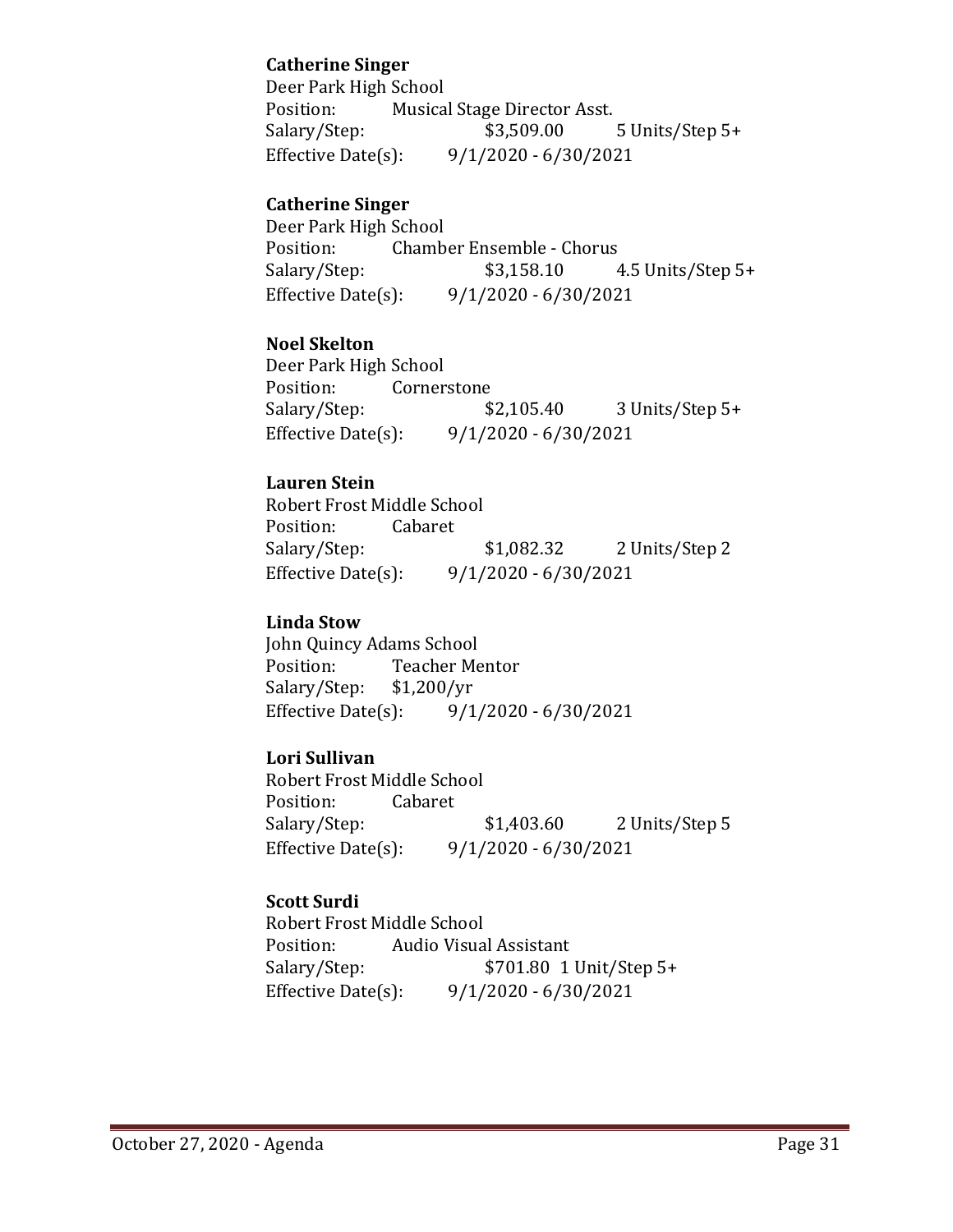## **Scott Surdi**

Robert Frost Middle School<br>Position: Variety Shov Position: Variety Show Tech Director<br>Salary/Step: \$2,105.40 3 Units/Step 5+ Effective Date(s): 9/1/2020 - 6/30/2021

#### **Scott Surdi**

Robert Frost Middle School<br>Position: Yearbook Position: Yearbook<br>Salary/Step: \$2,807.20 4 Units/Step 5+ Effective Date(s): 9/1/2020 - 6/30/2021

#### **John Tampori**

Deer Park High School<br>Position: Boys B Position: Boys Basketball Varsity Assistant Coach<br>Salary/Step: \$5,614.40 8 Units/Step Salary/Step: \$5,614.40 8 Units/Step 5+<br>Effective Date(s): 1/4/2021 - 2/27/2021 Effective Date(s): 1/4/2021 - 2/27/2021

#### **Anthony Tannacore**

Deer Park High School<br>Position: [V Head Position: JV Head Tennis Coach<br>Salary/Step: \$5,614.40 8 Units/Step 5+ Effective Date(s): 3/1/2021 - 5/1/2021

#### **Denise Tassey**

Robert Frost Middle School<br>Position: Student Cou Position: Student Council Advisors<br>Salary/Step: \$2,105.40 3 Units/Step 5+ Effective Date(s): 9/1/2020 - 6/30/2021

#### **Meredith Telese**

Robert Frost Middle School<br>Position: Teacher Mer Teacher Mentor<br>\$600 Salary/Step: Effective Date(s): 9/1/2020 - 1/22/2021

#### **Taylor Thomas**

Robert Frost Middle School<br>Position: 7/8 Gr Head Position: 7/8 Gr Head Kickline Coach<br>Salary/Step: \$2,705.80 Salary/Step: \$2,705.80 5 Units/Step 3<br>Effective Date(s): 3/22/2021 - 5/8/2021  $3/22/2021 - 5/8/2021$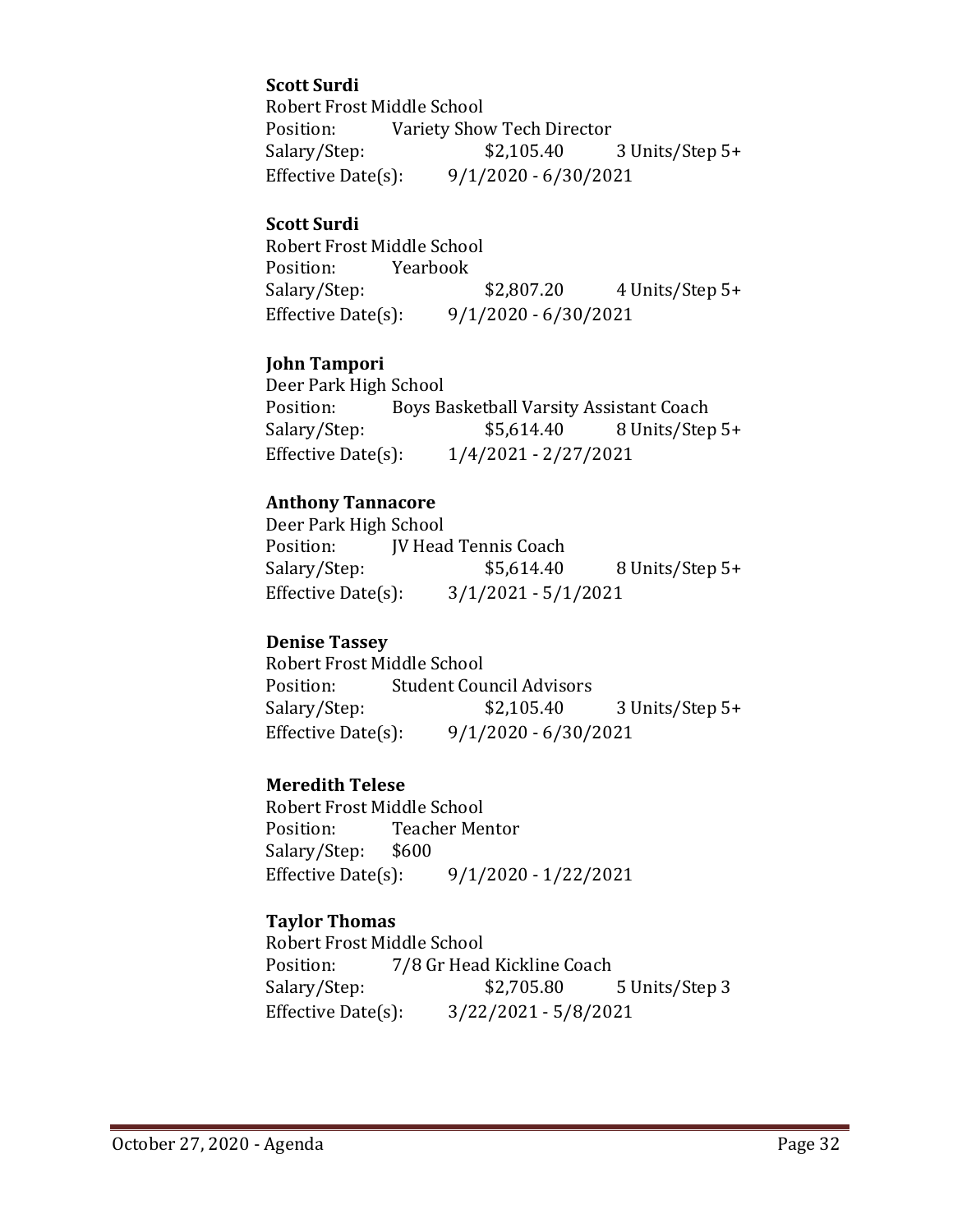## **Brian Tower**

Deer Park High School<br>Position: Varsity Position: Varsity Leaders Club<br>Salary/Step: \$2,105.40 3 Units/Step 5+ Effective Date(s): 9/1/2020 - 6/30/2021

## **Kathy Ugalde**

Robert Frost Middle School<br>Position: World of Dif Position: World of Difference<br>Salary/Step: \$1,082.32 2 Units/Step 1 Effective Date(s): 9/1/2020 - 6/30/2021

## **Kathy Ugalde**

Robert Frost Middle School Position: Student Ambassador Program<br>Salary/Step: \$811.74 1.5 Units Salary/Step: \$811.74 1.5 Units/Step 1<br>Effective Date(s): 9/1/2020 - 6/30/2021  $9/1/2020 - 6/30/2021$ 

## **Olivia Vilardi-Perez**

Deer Park High School<br>Position: Freshm Position: Freshman Class Advisor<br>Salary/Step: \$1,623.48 3 Units/Step 1 Effective Date(s): 9/1/2020 - 6/30/2021

## **Kristen Wallace**

Deer Park High School<br>Position: Musica Position: Musical Stage Director<br>Salary/Step: \$5,614.40 8 Units/Step 5+ Effective Date(s): 9/1/2020 - 6/30/2021

# **Kristen Wallace**

Deer Park High School<br>Position: Play Di Position: Play Director - Winter<br>Salary/Step: \$5,614.40 Salary/Step: \$5,614.40 8 Units/Step 5+<br>Effective Date(s): 9/1/2020 - 6/30/2021  $9/1/2020 - 6/30/2021$ 

# **Kristen Wallace**

Deer Park High School<br>Position: Gay/St Position: Gay/Straight Alliance<br>Salary/Step: \$1,052.70 1.5 Units/Step  $5+$ Effective Date(s): 9/1/2020 - 6/30/2021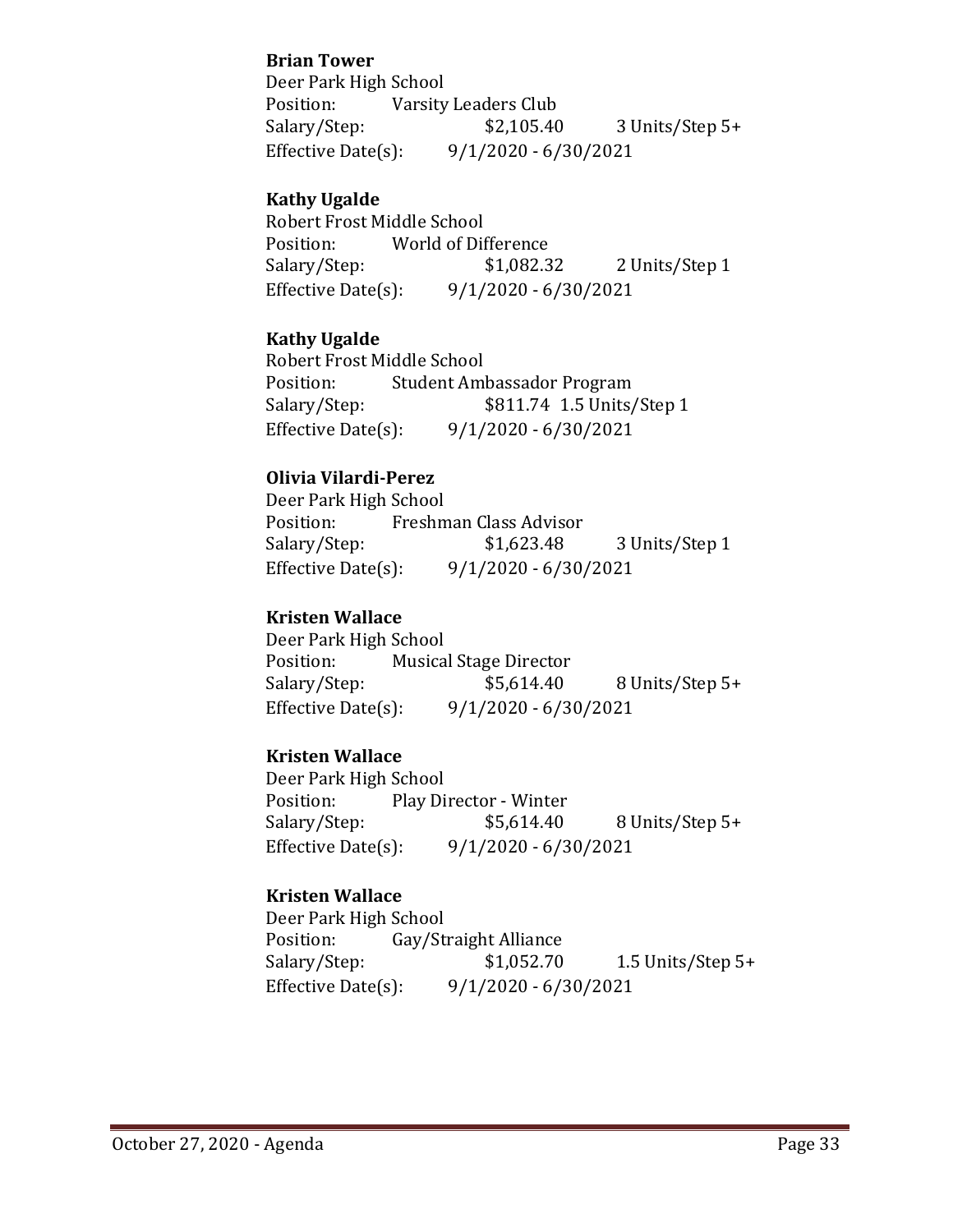## **Kevin Whitaker**

Deer Park High School<br>Position: Boys B Boys Basketball JV Head Coach<br>\$4,329.28 8 Units/Step 4 Salary/Step:<br>Effective Date(s):  $1/4/2021 - 2/27/2021$ 

# **Maria Wingert**

Robert Frost Middle School<br>Position: Chamber En Position: Chamber Ensemble - Orchestra<br>Salary/Step: \$2,105.40 3 U Salary/Step: \$2,105.40 3 Units/Step 5+<br>Effective Date(s):  $9/1/2020 - 6/30/2021$  $9/1/2020 - 6/30/2021$ 

# **SCHEDULE 20/BP-827 – SCHEDULES OF BILLS PAYABLE**

| General*               | # 10                 | 9/30/2020  |
|------------------------|----------------------|------------|
| General*               | # 15                 | 10/31/2020 |
| Federal*               | #7                   | 10/31/2020 |
| Capital*               | #4                   | 10/31/2020 |
| School Lunch*          | #8                   | 10/31/2020 |
| Reserve*               | #3                   | 9/30/2020  |
| WORKERS' COMP.*        | Daily Check Register | 9/22/2020  |
| WORKERS' COMP.*        | Daily Check Register | 9/23/2020  |
| WORKERS' COMP.*        | Daily Check Register | 9/23/2020  |
| General*               | # 17                 | 10/31/2020 |
| Federal*               | #8                   | 10/31/2020 |
| School Lunch*          | #9                   | 10/31/2020 |
| Capital*               | #5                   | 10/31/2020 |
| Reserve*               | #4                   | 10/31/2020 |
| Trust & Agency*        | #3                   | 9/30/2020  |
| <b>WORKERS' COMP.*</b> | Daily Check Register | 10/5/2020  |
| <b>WORKERS' COMP.*</b> | Daily Check Register | 10/6/2020  |
| <b>WORKERS' COMP.*</b> | Daily Check Register | 10/13/2020 |
| WORKERS' COMP.*        | Daily Check Register | 10/13/2020 |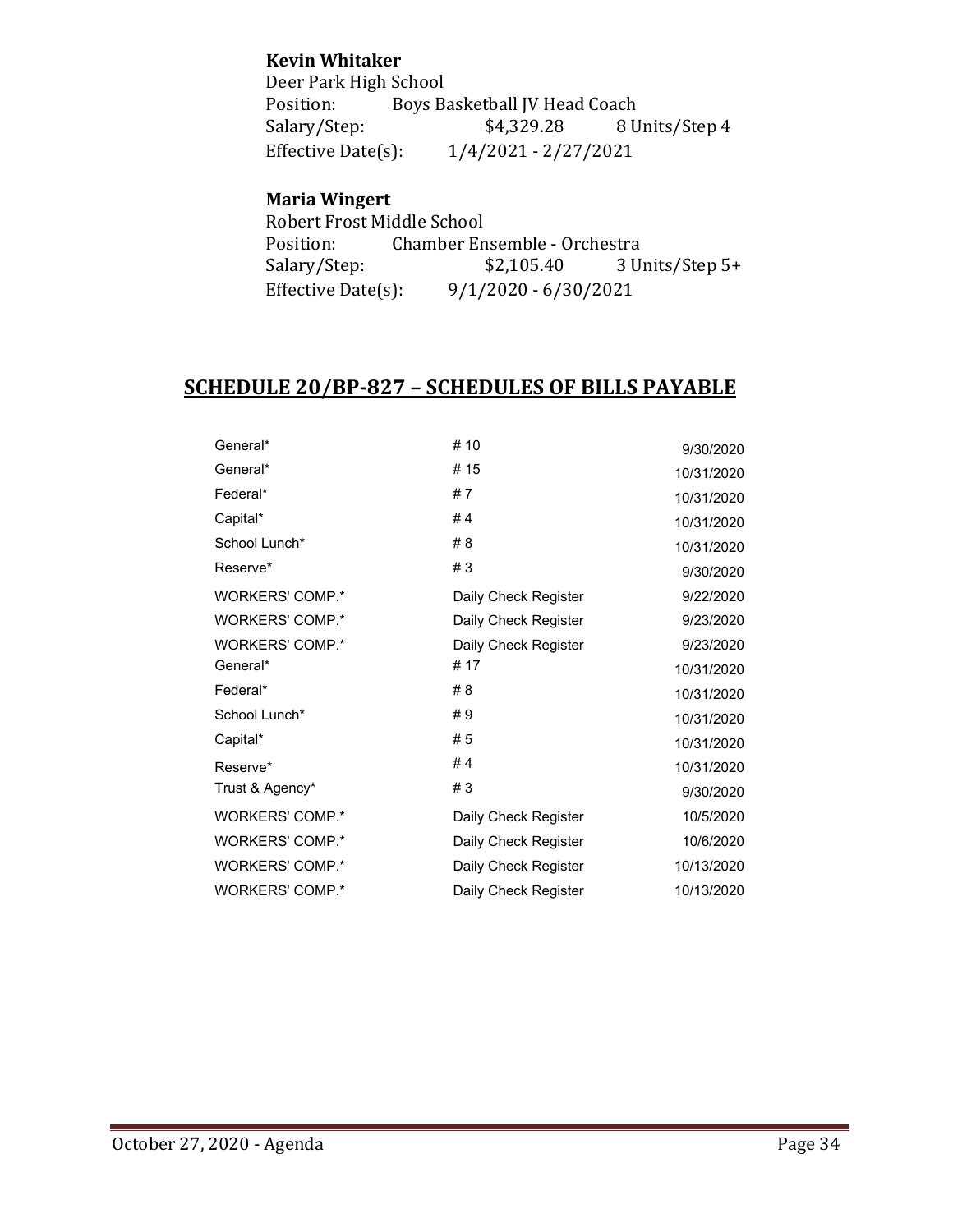# **SCHEDULE 20-E-449 – EXPLANATION OF BUDGETARY TRANSFERS** #T12, T13, T14 & T15

# **SCHEDULE 20-F-384 & 385 - CONTRACT REPORTS**

# **SCHEDULE 10-H-20 – HOME TEACHING (regular & special)** (confidential)

**SCHEDULE 10-S-20 – SPECIAL TRANSPORTATION (regular & special)** (confidential)

**SCHEDULE 10-SE-20 – COMMITTEE RECOMMENDATIONS**  (confidential**)**

# VII. **RECEIPT OF SCHEDULES**

*Recommend that the Board of Education approve the following receipt of schedules collectively:*

# **SCHEDULE 20-A-495 – TREASURER's REPORT**

| <b>Statement of Revenues -</b> | General Fund -<br>Federal Fund -<br>School Lunch Fund - | July-September<br>July-September<br>July-September |
|--------------------------------|---------------------------------------------------------|----------------------------------------------------|
| Treasurer's Report             | July/September                                          |                                                    |
| Cash Flow                      | July/September                                          |                                                    |
| Claims Audit<br>Report         | September 1, 2020 - September 30, 2020                  |                                                    |